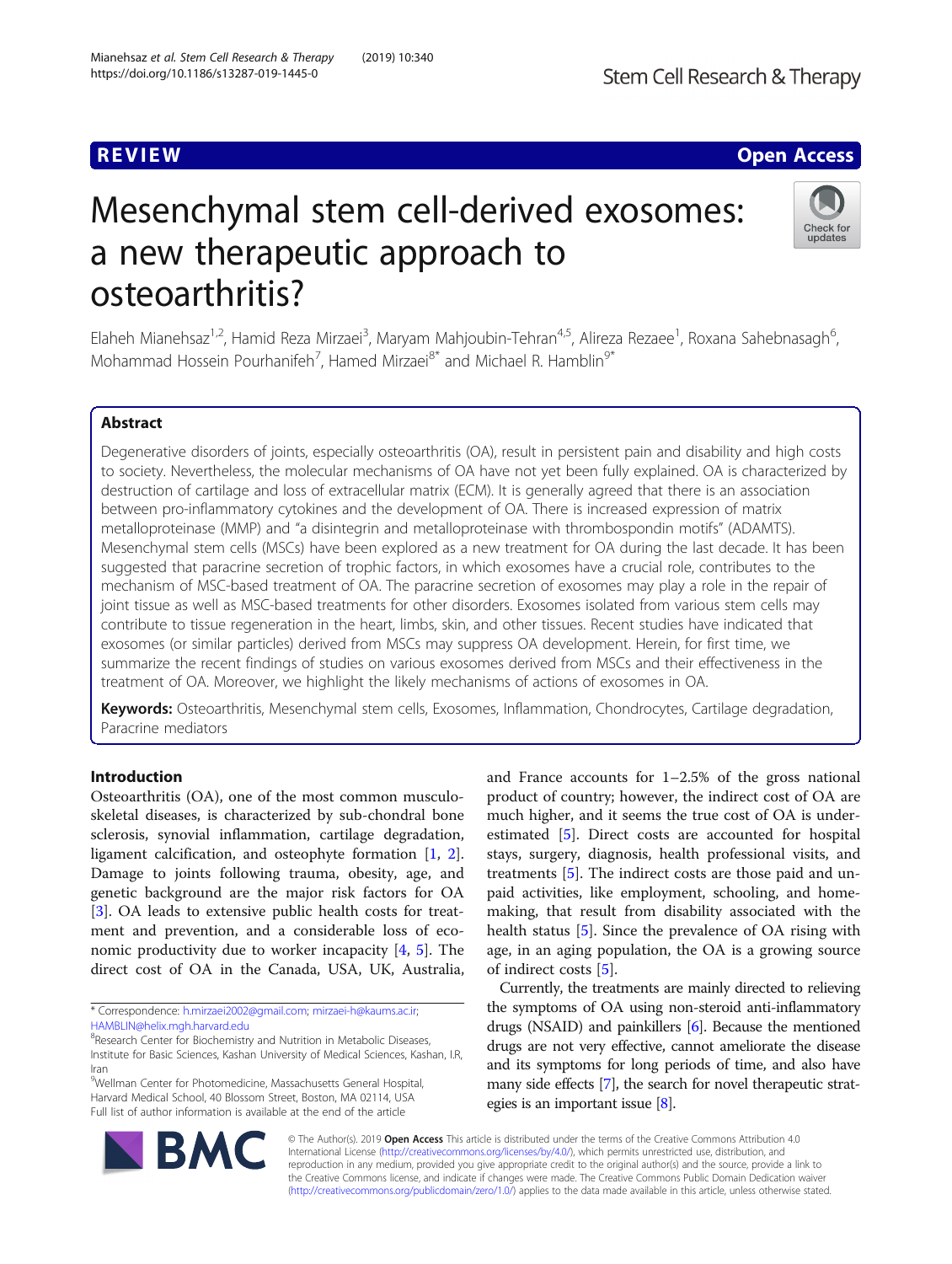Mesenchymal stem/stromal cell (MSC)-based therapy is a promising new approach for OA, which has been further developed in recent years [[9](#page-9-0)–[13](#page-9-0)]. Preclinical studies have indicated that the cartilage of the joint can be protected from degeneration, and the development of OA can be delayed through intra-articular injection of MSCs isolated either from adipose tissue or from bone marrow [[14](#page-9-0)–[17](#page-9-0)]. Furthermore, some clinical trials have evaluated MSC-based treatments for OA and have shown decreases in inflammation and pain [[12\]](#page-9-0). In a phase I–II clinical trial, Soler and colleagues have utilized ex vivo expanded autologous mesenchymal stromal cells for the treatment of osteoarthritis of the knee aiming to assess their safety and cartilage regeneration capacity. Their results showed that this cell-based therapy was well tolerated, though some adverse effect events (e.g., mild arthralgia and low back pain) were reported. There was a significant decrease in the intensity of pain since day 8 after the cell product administration and that was lasted after 12 months. The SF-36 QoL assay exhibited improvement of factors including bodily pain and physical functioning at month 12. The health assessment questionnaire showed a substantial decrease of disability. T2 mapping of cartilage also revealed signs of tissue regeneration in all patients at 12 months post-therapy [\[18](#page-9-0)]. In another study, Matas et al. have evaluated the safety and therapeutic efficacy of the single or repeated intraarticular administration of umbilical cord-derived (UC) MSCs in the knee of OA patients(a phase I/II trial) [\[19](#page-9-0)]. No severe adverse events were observed. MSC-treated patients showed more significant pain and greater function improvement from baseline. At 12 months, based on Western Ontario and Mc Master Universities Arthritis Index, MSC-treated patients (MSC-2 group) significantly experienced lower levels of pain versus the hyaluronic acid (HA) group. Visual analog scale for the pain and total Western Ontario and McMaster Universities Osteoarthritis Index (WOMAC) were also considerably lower in the MSC-2 group compared with the HA group at 12 months post-therapy [\[19](#page-9-0)].

MSCs may secrete mediators with chondro-protective and anti-inflammatory activities contributing to therapeutic impacts [[20](#page-9-0), [21](#page-9-0)].

MSC-derived extracellular vesicles (EVs) are a mixed population of heterogeneous membranous vesicles with distinct content which are critical mediators of intercellularcommunication. These vesicles establish a vesiclemediated transport system to regulate a wide range of biological and pathological processes [\[22](#page-9-0)]. They are involved in cell-to-cell communication pathways [[23\]](#page-9-0). The three major categories of EVs are (a) apoptotic bodies, (b) microparticles or microvesicles, and (c) exosomes or nanovesicles [[24\]](#page-9-0). EVs are specified by their dimensions, expression of membrane markers, and their biogenesis. The endosomal compartments in multivesicular bodies are involved in producing exosomes. Endosomal markers (CD9, CD61, CD83, ALIX, TSG101) are expressed by exosomes, whereas microparticles (MPs) are released by a cell membrane budding process. It should be noted that MPs express markers according to their parental cells [[2](#page-9-0)].

The crucial role of MSC-derived exosomes for the regulation of cell migration, proliferation, differentiation, and extracellular matrix synthesis has been increasingly supported by recent findings [\[25](#page-9-0)–[27\]](#page-9-0). A report in 2010 showed that exosomes are secreted as active factors by MSCs responding to damage caused by myocardial ischemia reperfusion (I/R) [\[28](#page-9-0)]. Moreover, reports have demonstrated that MSC exosomes contribute to the repair and regeneration of cartilage via regulating immune reactivity, diminishing apoptosis, and increasing proliferation [[29](#page-9-0)–[31\]](#page-10-0). Exosomes, which function as intercellular communication vehicles, are small lipid-bilayer membrane vesicles between 50 and 150 nm in diameter [\[32](#page-10-0)]. Exosomes are able to transfer cargos of nucleic acids (mRNAs and microRNAs), proteins, and bioactive lipids [[32\]](#page-10-0). Exosomes can produce biological responses in recipient cells [[28](#page-9-0)]. Some findings have shown ambiguous effects of exosomes on the immune response or possible tumorigenicity, which may be considered unfavorable properties of exosomes [[33,](#page-10-0) [34\]](#page-10-0). Nevertheless, there have been few studies conducted to investigate the precise molecular mechanisms by which MSC exosomes can promote cartilage chondrogenesis [\[27,](#page-9-0) [31,](#page-10-0) [35](#page-10-0)–[37\]](#page-10-0).

Recently, numerous investigations have been carried out to evaluate the potential role of exosomes derived from stem cells isolated from different sources. An in vivo study revealed that symptoms of OA could be decreased by exosomes isolated from iPS-derived MSCs, or from synovial MSCs; however, the highest efficiency was seen for exosomes from iPS-derived MSCs [[38\]](#page-10-0). However in some studies, stem cells did not have a good therapeutic benefit in the treatment of OA. Tao and colleagues showed that the anabolic activity of chondrocytes was decreased by MSC-derived exosomes, unless the MSCs had been engineered to express miR-140- 5p [\[39](#page-10-0)]. Also, the beneficial effects of embryonic stem cellderived exosomes have been reported in a model involving destabilizing the medial meniscus (DMM) [\[36\]](#page-10-0). As yet, there is no information about the effect of other kinds of EVs on OA. In this review, we summarize the pathogenic roles of exosomes in OA, and the evidence for exosomes derived from MSCs in the treatment of OA.

# Exosomes: biogenesis, cargos, and different subtypes

# Biogenesis of exosomes

Exosomes have dimensions ranging between 30 and 150 nm. They are nanoscale EVs that are produced by nearly all types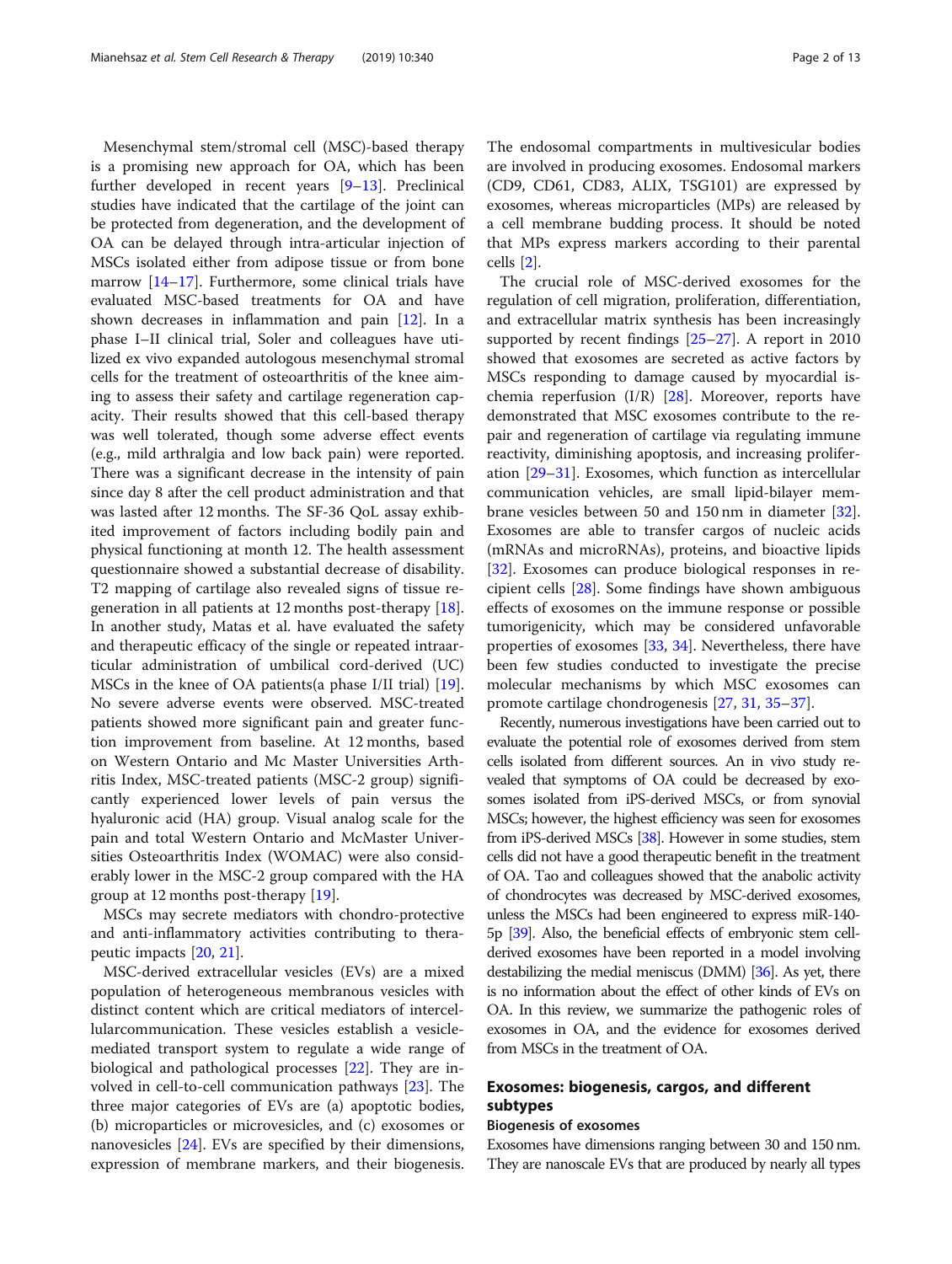of cells [[40,](#page-10-0) [41\]](#page-10-0). Exosomes are produced by the endosomal network, via intra-luminal vesicles (ILV, also known as preexosomes) formed by inward budding of the membranes of multivesicular bodies [\[40](#page-10-0), [42\]](#page-10-0). Numerous different pathways [[43\]](#page-10-0), such as ESCRT (endosomal sorting complexes required for transport), and ESCRT-independent pathways are involved in exosome biogenesis (Fig. 1). Exosome biogenesis requires four separate multiprotein sub-complexes (ESCRT-0, ESCRT-I, ESCRT-II, and ESCRT-III) that compose the ESCRT membrane-scission machinery. Ubiquitinated proteins are bound in initial ESCRT complexes (ESCRT-0, ESCRT-I, and ESCRT-III) via their ubiquitin-binding subunits, which result in the formation of strongly bound complexes with proteins in the cytoplasm. The ESCRT-III complex temporarily assembles on the endosome membrane and undergoes vesicle scission [\[44](#page-10-0)]. It has been found that additional components, such as apoptosis-linked gene 2 (ALG-2)-interacting protein X (ALIX) (a cytoplasmic protein

concentrated and expressed in exosomes and phagosomes), ATPase, and vacuolar protein sorting-associated protein (VPS4) are involved in regulating the ESCRT membrane-scission machinery [\[44\]](#page-10-0). Moreover, lipids such as the sphingolipids, ceramide  $[45, 46]$  $[45, 46]$  $[45, 46]$ , and sphingosine 1-phosphate function in the ESCRT-independent pathway to regulate the release of exosomes [[47\]](#page-10-0).

# Cargos of exosomes

The molecular components of exosomes, including lipids, nucleic acids, metabolites, and proteins, differ from each other, based on the cellular origin, environment, developmental phase, epigenetic modification, and the precise biogenesis mechanism. Moreover, studies have identified a variety of RNA types, such as micro-RNAs (miRNAs), messenger RNAs (mRNAs), transfer RNAs (tRNAs), long noncoding RNAs (lncRNAs), or ribosomal RNAs (rRNAs) that all can be present in



mediates endocytosis, at a lipid raft. The endocytic vesicles contain signaling proteins, growth factor receptors, oncoproteins, combined with normal membrane proteins, including tetraspanins (e.g., CD9, CD63, and CD81), MHC I and II, and adhesion molecules (e.g., cadherins, integrins). Exosome biogenesis occurs via the endosomal network in the endosomal sorting complexes needed for ESCRT-independent or ESCRTdependent pathways. Inward budding of MVB produces intra-luminal vesicles (exosomes). Several cytoplasmic molecules (e.g., heat shock proteins, ubiquitin-related proteins, mRNAs, microRNAs [miRNAs], cytoskeleton proteins) and nuclear molecules (e.g., long-noncoding RNAs [lncRNAs], transcriptional factors, DNAs) can be loaded into MVB by stage-specific pathways, some of which are osteoarthritis type-specific. Moreover, plasma membrane fusion of multi-vesicular bodies leads to release of exosomes by exocytosis. Numerous Rab GTPases (such as Rab11/ 35, Rab7, and Rab27) are present in secreted exosomes. Eventually, MSC-derived exosomes are transported to the osteoarthritis microenvironment where they modulate osteoarthritis. ESCRT, endosomal sorting complexes required for transport; MHC, major histocompatibility complex; MSCs, mesenchymal stem cells; MVB, multi-vesicular bodies; rER, rough endoplasmic reticulum; sER, smooth endoplasmic reticulum; Rab, Ras-associated binding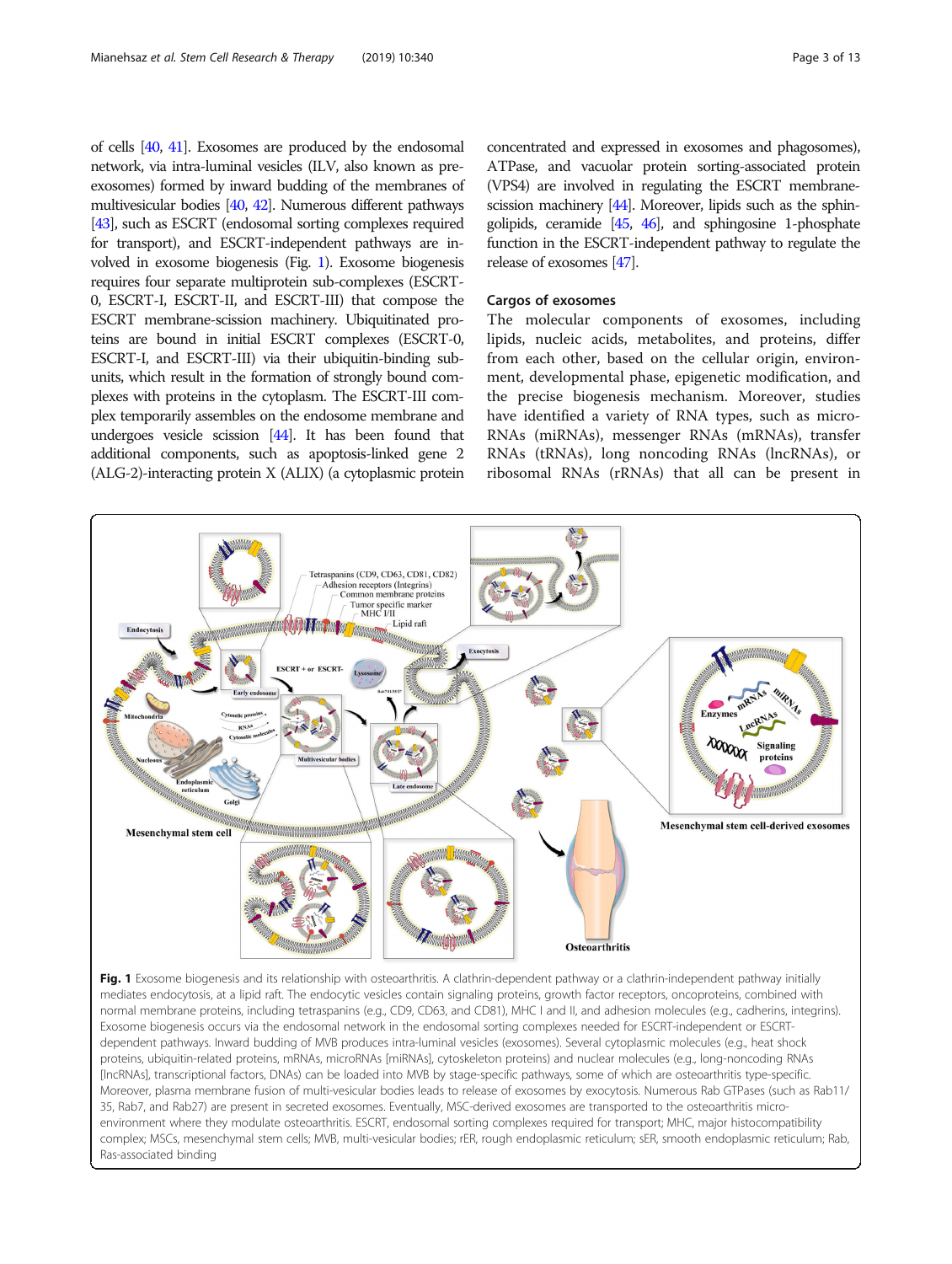exosomes [[48\]](#page-10-0). Different types of RNA cargo may be involved in epigenetic modification of cells and altering biological activities. Recent studies have indicated that double-stranded DNAs (dsDNAs) found in tumorderived exosomes could reflect the mutational status of their parental tumors [[49](#page-10-0)]. Studies have shown that  $> 10$ kb pieces of cellular genomic DNA are indicative of mutations in oncogenes or tumor suppressor genes in tumor-derived exosomes [\[50](#page-10-0)]. Furthermore, various bioactive proteins, which originate from the plasma membrane and the cytoplasm, exist within exosomes. Certain proteins, including Ras-related GTP-binding protein (Rab), ALIX, or ESCRT complexes that participate in exosome biogenesis, have been found in exosomes [\[44](#page-10-0)]. Additional proteins, including tetraspanins (i.e., CD9, CD63, and CD81), heat shock proteins (e.g., HSP70 or HSP 90), and integrins, can be packaged into exosomes, which are involved in intracellular assemblage or trafficking [[40](#page-10-0)]. The expression patterns of proteins which reflect the pathophysiological status of the parental cells can be determined by analysis of exosomal proteins. The composition of the membranes of exosomes is characteristic of lipid rafts. They contain larger amounts of particular lipid species, such as sphingomyelin, phosphatidylcholine, cholesterol, ceramide, and diacylglycerol in comparison with their parental cells [[51](#page-10-0)]. The release and formation of exosomes are regulated by lipidmetabolizing enzymes, such as phospholipase D2 (PLD2) or neutral sphingomyelinase (nSMase) [\[45\]](#page-10-0).

# Subtypes of exosomes

Most researchers, who have investigated exosomemediated cell functions, have used heterogeneous exosome preparations with different molecular cargos, and varying dimensions and morphology, all resulting in different biophysical properties. These have included large exosome vesicles (90 to 120 nm), small exosome vesicles (60 to 80 nm), and non-membranous nanoparticles (also known as exomeres, size about 35 nm) [[52\]](#page-10-0). Glycomic, lipidomic, and proteomic analyses have shown different molecular profiles inside exosomes and exomeres. Proteomic analysis has shown a higher expression of enzymes associated with metabolism, hypoxia, and microtubule and coagulation-related proteins in exomeres, in comparison with large or small membranous exosomal vesicles. On the other hand, large and small exosomal vesicles contain higher amounts of signaling proteins associated with the mitotic spindle, interleukin (IL)-2/STAT5, and proteins associated with endosome secretion pathways [[52](#page-10-0)]. Differences between exomeres and exosomes also involve sialylated glycoproteins (i.e., galectin-3-binding protein) [\[52\]](#page-10-0). Because there are differences in the lipid composition between different exosomes (and also exomeres) [[52](#page-10-0)], density gradient centrifugation can separate them into two distinguishable populations: higher density exosomes (HD-Exo) and lower density exosomes (LD-Exo) [[53\]](#page-10-0). An increase in "solute carrier family 38 member 1" (SLC38A1) was demonstrated in LD-Exo-treated endothelial cells in comparison with HD-Exo-treated endothelial cells [[53](#page-10-0)]. Overall, studies have indicated that different biological effects can be triggered on recipient cells by using different exosomal sub-populations.

# Exosomes and osteoarthritis

mRNAs, proteins, long noncoding RNAs (lncRNA, cir-RNA), and miRNAs are all found in the exosomal contents. Changes in gene expression, downstream function, and processes related to physiology or pathology may be caused by the action of exosomes on recipient cells [[54\]](#page-10-0).

Recently, some studies have been carried out to evaluate the various effects of exosomes on different cells involved in the joint diseases [\[23,](#page-9-0) [42](#page-10-0), [55,](#page-10-0) [56](#page-10-0)]. Cell-derived EVs have been isolated from synovial fibroblasts (SF) extracted from the inflamed joints of OA and RA patients and investigated their role in the cellular processes such as inflammation and cartilage degeneration which are implicated in the disease progression [\[56](#page-10-0)–[58](#page-10-0)]. Domenis et al. explored the immune regulatory properties of SF-derived exosomes from end-stage OA patients, on macrophages differentiated from human peripheral blood mononuclear cells (PBMCs) [[59\]](#page-10-0). When patient cells were treated by exosomes, it was demonstrated that the macrophages generated a spectrum of chemokines and pro-inflammatory cytokines, such as CCL8, IL-1β, MMP12, CCL15, MMP7, and CCL20, which would result in cartilage degradation and inflammation in joints [\[59\]](#page-10-0). Kolhe et al. performed similar experiments and showed a significant decrease in cell survival and the expression of anabolic genes (COL2A1, ACAN), and an increase in the expression of catabolic and inflammatory genes (IL-6, TNF- $\alpha$ ) using articular chondrocytes treated with exosomes derived from SF from OA patients [\[60\]](#page-10-0). Kato et al. [[61](#page-10-0)] investigated whether exosomes mediated the interaction between articular chondrocytes and inflammatory synovial fibroblasts (SFBs). Exosomes were isolated from untreated similar fragment pairs (SFBs) and from similar fragment blocks (SFPs) that had been treated or not with IL-1 $\beta$ , and were then added to normal articular chondrocytes. These workers showed upregulation of the expression of MMP-13 and ADAMTS-5 and downregulation of ACAN and COL2A1 in articular chondrocytes when treated with IL-1β-treated SFB-derived exosomes, compared to exosomes from untreated SFBs. Additionally, exosomes from IL-1βtreated SFBs produced OA-like changes in both in vitro and in vivo models.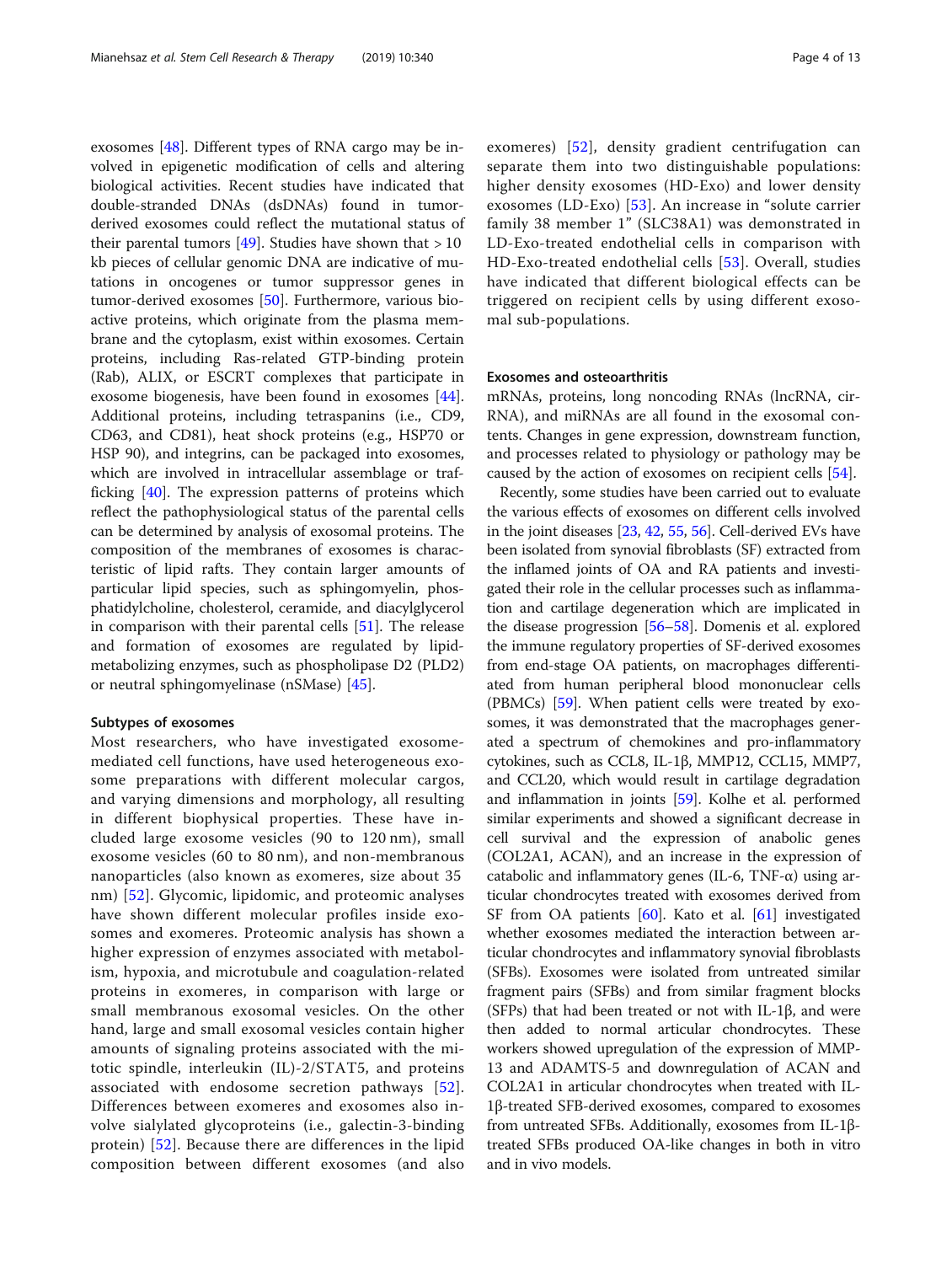Two studies carried out comparisons between exosomes from various sources for discovering arthritis mechanisms. SF exosomes from patients with RA and OA were compared by Zhang et al. They observed a membrane-bound form of TNF-α in exosomes generated from SF of patients with RA; however, they did not see this phenomenon in the case of OA. Moreover, another research found that this kind of TNF-α enhances SFB exosome generation in RA and forms a positive amplification loop in RA pathogenesis [[62\]](#page-10-0).

Kolhe et al. compared SF-derived exosomes isolated from females and males with OA and non-OA in order to examine sex differences in OA pathophysiology. They observed a difference in the miRNA contents of EVs between groups with OA and non-OA, as well as between the two sexes [\[60](#page-10-0)]. The "Kyoto Encyclopedia of Genes and Genomes" (KEGG) represents a comprehensive database which is used to map associated genes to their respective pathways [\[63](#page-10-0)]. Though pathway maps, the KEGG pathway database provides pathway diagrams in both healthy and diseased states [[64](#page-10-0)]. KEGG annotation analysis was used to assess the relationship between glycan degradation, cell adhesion molecules, and mucin type O-glycan biosynthesis and downregulated miRNAs in OA for each sex. Moreover, the possible involvement of thyroid hormone synthesis, biotin metabolism, and signaling related to amphetamine addiction was investigated along with upregulated miRNAs. Contributions from ovarian steroidogenesis and estrogen signaling pathways were also detected using KEGG annotation analysis in female OA patients [\[60](#page-10-0)]. Table [1](#page-5-0) shows exosomes and their cargos involved in arthritis.

# MSC-derived exosomes and OA

There has been ever-increasing interest in the clinical application of MSCs for a variety of diseases in recent years. MSCs have been widely studied for their potential to treat joint damage and OA [\[27](#page-9-0), [79](#page-11-0)–[83\]](#page-11-0). The MSCs have usually been isolated from synovium [[84\]](#page-11-0), bone marrow  $[85]$ , and adipose tissue  $[21]$  $[21]$ . Researchers have assessed the effectiveness of MSCs in restoration of damaged tissue function or alleviate disease symptoms in OA or cartilage damage [\[86,](#page-11-0) [87\]](#page-11-0). For example, the safety and tolerability over the medium-term  $($   $\sim$  5 years) of intra-articular injection of MSCs has been shown for the treatment of knee in the OA in phase I and II clinical trials. This success has led to the reduction of pain and enhancement of joint performance and improved quality of cartilage repair [\[88](#page-11-0)–[90\]](#page-11-0).

It has been revealed that MSC-derived exosomes could protect cartilage and bone from degradation in OA by increasing the expression of chondrocyte markers like type II collagen and aggrecan, reducing catabolic markers such as MMP-13 and ADAMTS5, decreasing inflammatory markers (iNOS), protecting chondrocytes from apoptosis, and blocking of macrophage activation [[2](#page-9-0)]. Furthermore, it has been exhibited that MSC-derived exosomes could attenuate OA by stimulation of chondrocyte migration and proliferation [\[38](#page-10-0)].

The motivation for transplantation of MSC for treatment of joint diseases is based on their potential for multi-lineage differentiation into mesenchymal cell types (e.g., bone, cartilage, and fat tissues) which are all essential for musculoskeletal repair. Of course, treatment with allogeneic MSC is relied on the lack of evoking an immune response [\[90\]](#page-11-0). Nevertheless, numerous researchers have found that in spite of the functional enhancement (or even the regeneration of joint tissue) which was observed following transplantation of MSCs into diseased joints, their engraftment and subsequent differentiation into the desirable cell types only occurred only rarely [[91\]](#page-11-0). The paracrine function of the MSCs has been suggested to explain these observations, with the hypothesis that MSCs principally execute their therapeutic effect through the secretion of trophic factors that improve regeneration and decrease inflammation [[92\]](#page-11-0). In the next section, the promising role of MSC-derived exosomes in the mitigation of inflammation in the OA is discussed in detail.

# MSC-derived exosomes and their anti-inflammatory effects in OA

Although OA is commonly regarded as a degenerative disease, recent work has proposed that low-grade inflammatory processes are able to induce disease symptoms and promote the progression of disease [\[93](#page-11-0)]. Hence, immunomodulatory function of MSCs should be further considered. MSCs are able to promote the regeneration of joint components through their two secretory functions as follows:

- a. Anti-inflammatory factors. MSCs may downregulate inflammatory signals in osteoarthritic cartilage, by secretion of interleukin (IL)-1β, IL-6, IL-8, matrix metalloproteinase (MMP)-1, and MMP-13 [\[94,](#page-11-0) [95](#page-11-0)].
- b. Trophic factors. These are molecules that give rise to cell proliferation, decrease formation of scar tissue, and trigger the repair of endogenous cartilage, such as epithelial growth factor (EGF), insulin-like growth factor (IGF)-1, basic fibroblast growth factor (bFGF), transforming growth factor (TGF)-β, and vascular endothelial growth factor (VEGF) [\[94,](#page-11-0) [96\]](#page-11-0).

Although there is much evidence for the ability of MSCs to heal damage to joints, and to treat OA, there are several problems with the approach of direct cell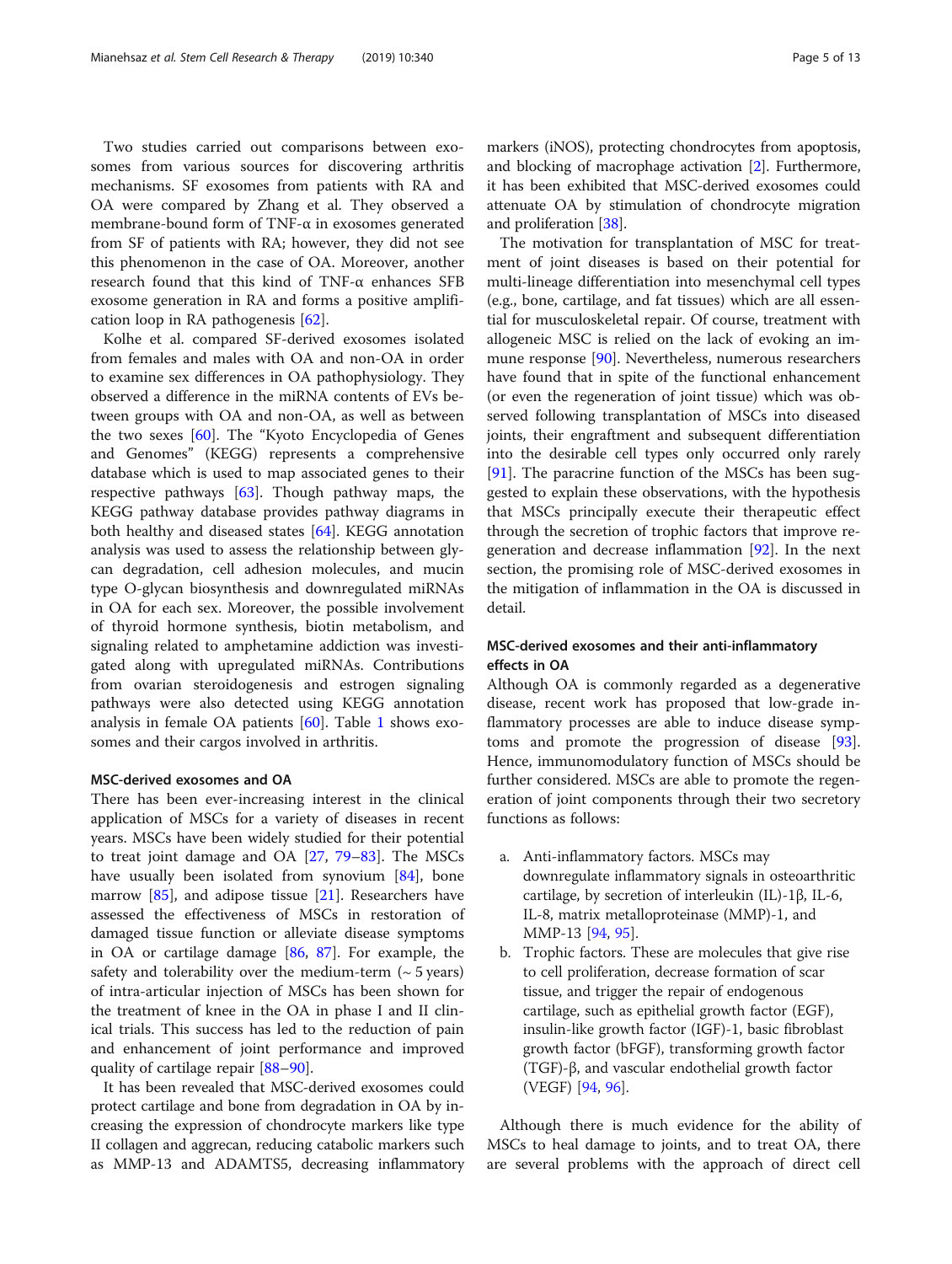# <span id="page-5-0"></span>Table 1 Exosomes and their cargos in arthritis

| RA, OS                     | Fn (α, β chain), $FGB$ , fibrinogen D<br>fragment, Spα, α2M, IgG1 γ-chain<br>C region, Fn/IgG complex | Human | 15            | Induction of T cells, enhancement of T cell immunity,<br>Inhibition of TNF, antigen presentation                                                                                                    | [65]   |  |
|----------------------------|-------------------------------------------------------------------------------------------------------|-------|---------------|-----------------------------------------------------------------------------------------------------------------------------------------------------------------------------------------------------|--------|--|
| RA                         | Integrin CD41                                                                                         | Human | Not mentioned | $\overline{\phantom{a}}$                                                                                                                                                                            | [66]   |  |
| RA                         | LYVE-1 $\uparrow$                                                                                     | Human | 60            | Lymphangiogenesis                                                                                                                                                                                   | [67]   |  |
|                            | AA                                                                                                    |       |               | AA tended to be higher in patients with higher<br>disease activity                                                                                                                                  |        |  |
| RA                         | $TNF-a$                                                                                               | Human | 10            | Induction of apoptosis resistance in $CD^{4+}$ T cell<br>via sustaining the activities of both Akt and NF-<br>KB, and blocking some effects of caspase activation                                   | [62]   |  |
| Collagen-induced arthritis | CD71, HSP70                                                                                           | Mice  | 2             | Immunosuppressive and anti-inflammatory effects                                                                                                                                                     | [68]   |  |
| RA                         | MHC I and II molecules,<br>CD11c, CD86, CD178                                                         | Mice  |               | Immunosuppressive and anti-inflammatory effects                                                                                                                                                     | [69]   |  |
| Collagen-induced arthritis | HSC70, CD81, CD80/86,<br>MHC I, and MHC II                                                            | Mice  | 2             | Immunosuppressive and anti-inflammatory effects                                                                                                                                                     | $[70]$ |  |
| RA, PsA                    | Rank in PA↓, in RA↑                                                                                   | Human | 22            | Modulation of the osteoclastogenesis                                                                                                                                                                | [71]   |  |
| OA                         | hsa-miR-4717-5p 1                                                                                     | Human | 6             | Modulation of the RGS2                                                                                                                                                                              | $[72]$ |  |
| RA                         | miR-17 $\uparrow$                                                                                     | Human | 25            | Regulation of Treg differentiation by inhibiting TGFBR<br>Il expression and disrupting the homeostasis of Tregs.                                                                                    | $[73]$ |  |
| RA                         | miR-6089 L                                                                                            | Human | 76            | Regulation of IL-6, IL-29, and TNF-a production by<br>targeting LPS/TLR4-mediated inflammatory response                                                                                             | $[74]$ |  |
| RA                         | miR-548a-3p ↓                                                                                         | Human | 76            | Inhibition of proliferation and activation by regulating<br>the TLR4/NF-KB signaling pathway                                                                                                        | $[75]$ |  |
| OS                         | Different types                                                                                       | Human | 41            | Estrogen responsive in female osteoarthritis and targeting<br>TLR signaling pathways                                                                                                                | [60]   |  |
| RA                         | miR-221-3p 1                                                                                          | Mice  | 30            | Inhibition of osteoblast differentiation by suppressing the<br>expression of Dkk2 and regulation of signaling pathways<br>at erosion sites that affect bone loss and compensatory<br>bone formation | $[76]$ |  |
| OA                         | PCGEM1 1                                                                                              | Human | 42            | Triggering proliferation of osteoarthritic synoviocytes and<br>progression of OA                                                                                                                    | $[77]$ |  |
| RA                         | Hotair†                                                                                               | Human | 28            | Activation of MMP-2 and MMP-13 in osteoclasts and RA<br>synoviocytes and leading to migration of active macrophage                                                                                  | $[78]$ |  |
|                            | LUST <sub>1</sub>                                                                                     |       |               |                                                                                                                                                                                                     |        |  |
|                            | anti-NOS2A↑                                                                                           |       |               |                                                                                                                                                                                                     |        |  |
|                            | MEG91                                                                                                 |       |               |                                                                                                                                                                                                     |        |  |
|                            | TUG11                                                                                                 |       |               |                                                                                                                                                                                                     |        |  |
|                            | NEAT <sub>1</sub>                                                                                     |       |               |                                                                                                                                                                                                     |        |  |
|                            | SNHG41                                                                                                |       |               |                                                                                                                                                                                                     |        |  |
|                            | Malat1 L                                                                                              |       |               |                                                                                                                                                                                                     |        |  |
|                            | SNHG1↓                                                                                                |       |               |                                                                                                                                                                                                     |        |  |
|                            | PR antisense L                                                                                        |       |               |                                                                                                                                                                                                     |        |  |
|                            | mascRNAL                                                                                              |       |               |                                                                                                                                                                                                     |        |  |
|                            | PRINSI                                                                                                |       |               |                                                                                                                                                                                                     |        |  |
|                            | transcripts                                                                                           |       |               |                                                                                                                                                                                                     |        |  |
|                            | HOXA3as1                                                                                              |       |               |                                                                                                                                                                                                     |        |  |
| OA                         | Not mentioned                                                                                         | Human | 10            | Stimulation of M1 macrophages to release IL-1B/IL-16, CCL20/<br>CCL15/CXCL1) and MMP12/MMP7                                                                                                         | [59]   |  |

Disease Composition of exosome cargo Model Sample (n) Function(s) Function(s) Ref

AA amyloid A, anti-NOS2A anti-nitric oxide synthase 2 A, CCL20 chemokine (C-C motif) ligand 20, CD41 cluster of differentiation 41, Dkk2 Dickkopf-related protein 2, Fn fibrin, Hotair HOX Transcript Antisense RNA, HOXA3 Homeobox A3, HSC70 heat shock cognate protein 70, HSP70 heat shock protein70, IL-6 interleukin 6, LPS/TLR4 lipopolysaccharide/Toll-like receptor 4, LUST Luca-15-specific transcript, LYVE-1 lymphatic vessel endothelial hyaluronan receptor 1, mascRNA MALAT1-associated small cytoplasmic RNA, Malat1 metastasis-associated lung adenocarcinoma transcript 1, MEG9 maternally expressed 9, MMP-2 matrix metallopeptidases-2, MHC I and II major histocompatibility complex I and II, NEAT1 nuclear enriched abundant transcript 1, NF-κB nuclear factor kappa-light-chain-enhancer of activated B cells, OA osteoarthritis, PRINS psoriasis-susceptibility related RNA gene induced by stress, PsA psoriatic arthritis, RA rheumatoid arthritis, Rank receptor activator of nuclear factor kappa-B, RGS2 regulator Of G protein signaling 2, SNHG4 small nucleolar RNA host gene 4, Spα surface plasmon alfa, TNF tumor necrosis factor, TUG1 taurine upregulated gene 1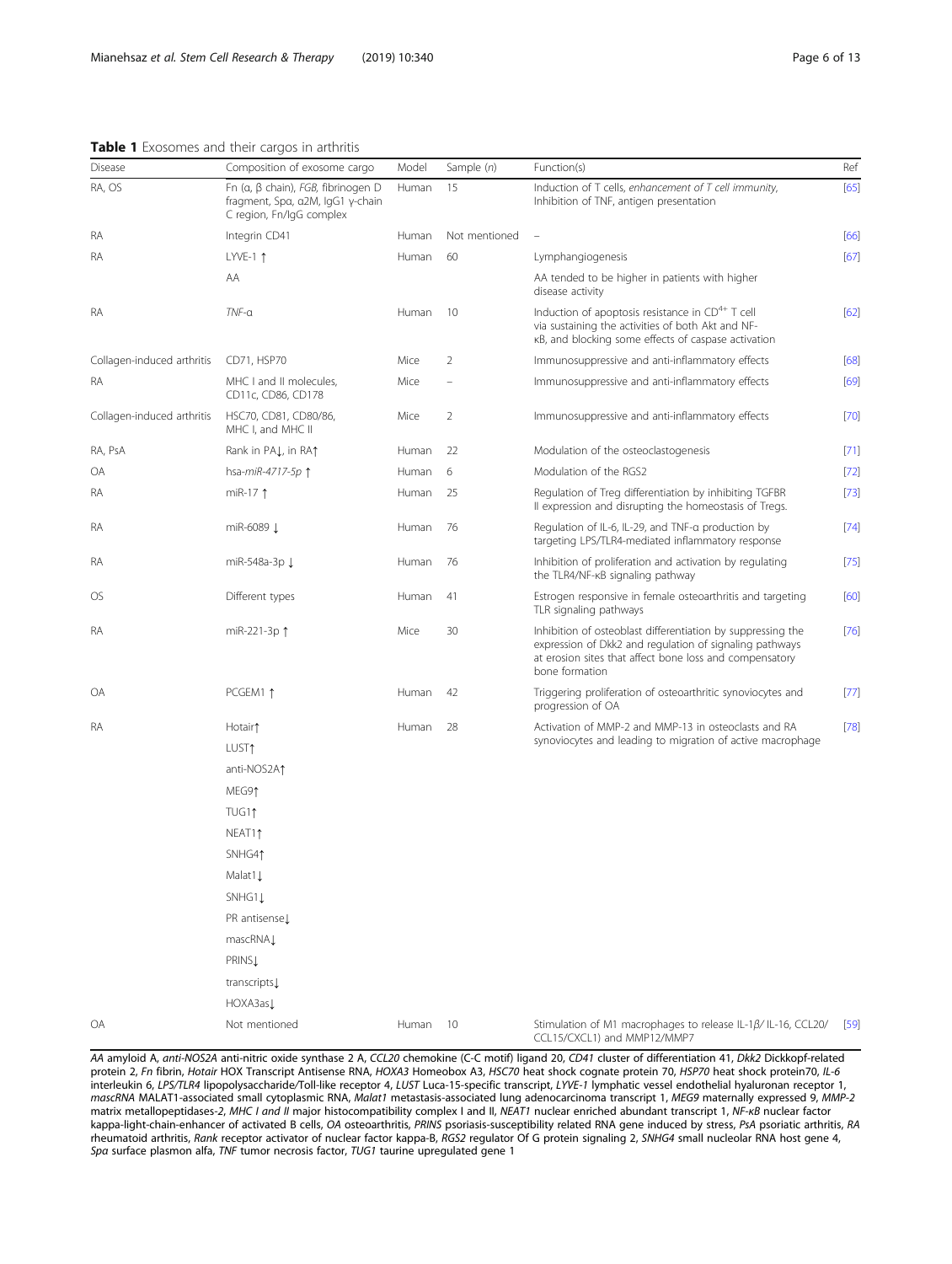transplantation, such as the poor survival of the cells after injection, the inability to predict lasting improvements in cell behavior and cell-cell interactions, and problems in maintaining an adequate storage bank of cells to allow off-the-shelf treatment [\[97\]](#page-11-0). The suitability of donors may be another important challenge, because it was found that MSCs isolated from old or otherwise unhealthy donors led to decreased performance and proliferation [[98](#page-11-0)]. Moreover, the induction of senescence, loss of proliferative potential, and reduced capacity for differentiation (particularly beyond 10–20 population doublings) have been attributed to prolonged ex vivo cell expansion of MSCs before transplantation [\[98](#page-11-0)]. Because of their genetic programming to undergo calcification after chondrogenic induction as part of the normal process of endochondral ossification, there are problems in maintaining the cartilage phenotype in differentiated MSCs and preventing them from expanding towards the osteogenic phenotype [[99](#page-11-0)]. Moreover, MSCs are sensitive to certain "environmentally responsive" factors and undergo specific behavioral modification in response to minute traces of unknown substances in the microenvironment [\[96](#page-11-0)]. Although this responsiveness is frequently utilized in regenerative medicine, it can have a negative impact on the MSC response in a diseased joint environment. For example, reports have demonstrated that human adipose tissue-derived MSCs can switch to a proinflammatory secretome, when treated with tumor necrosis factor (TNF), and can then play a role in augmenting the inflammatory response [[100\]](#page-11-0). Therefore, current studies have focused on testing the secretory products of MSCs, including MSC-derived exosomes in experimental models of joint damage and OA, rather than transplanting the cells themselves.

There are many similarities between the biological effects of stem cell-derived EVs and the intact stem cells themselves. However, stem cell-derived EVs have advantages (e.g., small dimensions, low immunogenicity, and elimination of procedural issues related to direct cell injection). EVs were first described as "platelet dust" in the 1960s [\[101\]](#page-11-0) and have been intensely investigated by researchers during the past decades. EVs are now realized to be powerful intercellular messengers that not only can mediate pathological processes, but can also maintain tissue homeostasis, and can modulate physiological functions in a variety of therapeutic approaches [[102](#page-11-0), [103](#page-11-0)]. They have been studied as anti-tumor treatments, to improve vaccination against pathogens, as immunomodulatory treatments, as drug delivery vectors, and to improve regenerative therapies [[104](#page-11-0)]. Although several studies have been conducted on the use of stem cellderived EVs as a treatment for joint damage and OA, there is still a lack of hard evidence [[23](#page-9-0), [58\]](#page-10-0). However, there are a few studies on this emerging and novel topic, suggesting the powerful ability of stem cell-derived EVs to improve joint repair and protect joints from degeneration after damage (Table [2](#page-7-0)).

Zhu et al. carried out a comparative study between exosomes derived from synovial membrane MSCs (SMMSC-Exos) and exosomes derived from induced pluripotent stem cell-derived MSCs (iMSC-Exos) to treat OA [[38](#page-10-0)]. These researchers showed that the diameter of both SMMSC-Exos and iMSC-Exos was between 50 and 150 nm. These exosomes expressed TSG101, CD9, and CD63. Injection of both SMMSC-Exos and iMSC-Exos into a murine OA model reduced symptoms of OA; however, a greater therapeutic impact was achieved with iMSC-Exos compared to SMMSC-Exos. Both SMMSC-Exos and iMSC-Exos triggered the proliferation and migration of chondrocytes. Overall, they showed a higher therapeutic impact of iMSC-Exos in comparison with SMMSC-Exos [[38](#page-10-0), [114\]](#page-11-0). Since autologous iMSCs can be more readily obtained, they may provide a new treatment procedure for OA [[38\]](#page-10-0).

Zhang et al. evaluated the contribution of MSC exosomes to regulate the inflammatory response, nociceptive behavior, condylar cartilage, and subchondral bone preservation in an immunocompetent rat model of temporomandibular joint osteoarthritis (TMJ-OA) [[109](#page-11-0)]. These researchers showed that there was an initial inhibition of pain and degeneration with decreased inflammation, accompanied by a strong proliferation and gradual enhancement in matrix expression and the architecture of the subchondral bone, which demonstrated an overall joint repair and reconstruction. Chondrocyte culture can be used to assess cellular activities during exosomemediated joint repair, measuring adenosine signaling and the activity of AKT, ERK, and AMPK. MSC-derived exosomes increased s-GAG synthesis that had been inhibited by IL-1β, and reduced IL-1β-induced nitric oxide and MMP13 production. Inhibitors of adenosine receptor activation and AKT, ERK, and AMPK phosphorylation partly reduced these effects. Overall, Zhang et al. observed increased TMJ restoration and reconstruction in OA, via a mechanism mediated by MSC exosomes. This mechanism involved several cellular processes involving repair of the matrix and general joint homeostasis. The researchers suggested this was a cellfree, ready-to-use exosome-based therapy to treat TMJ pain and degeneration [\[109\]](#page-11-0).

# Therapeutic potentials of MSC-derived exosomes from different cell origins in OA

The cargo of exosomes derived from various cell types is highly heterogeneous and comprised of different biological molecules such as proteins, nucleic acids, and lipids that not only show the cell origin of exosomes, but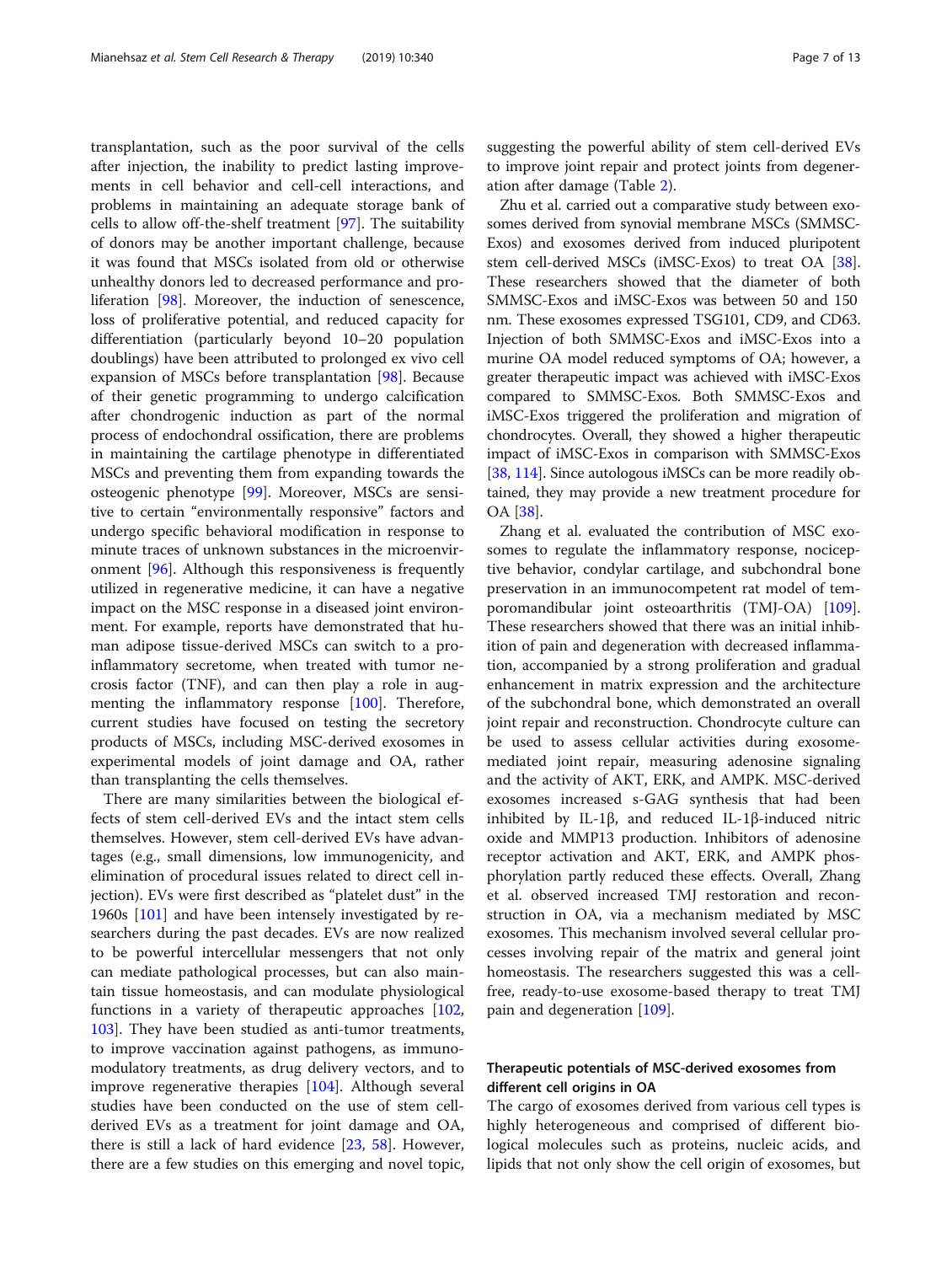<span id="page-7-0"></span>Table 2 Exosome derived from various types of stem cells and arthritis

| Cargo                        | Composition<br>of cargo    | Type of<br>arthritis              | Type of<br>stem cell  |                | Model Function                                                                                                                                            | Ref     |
|------------------------------|----------------------------|-----------------------------------|-----------------------|----------------|-----------------------------------------------------------------------------------------------------------------------------------------------------------|---------|
| Protein                      | CD9, CD63,<br>and TSG101   | <b>OA</b>                         | SMMSC<br>and<br>iMSCs | Mice           | Induce the chondrocyte migration and proliferation                                                                                                        | $[38]$  |
| Non-<br>coding<br><b>RNA</b> | miR-92a-3p                 | OA                                | <b>MSCs</b>           | Mice           | Modulate the development of cartilage and homeostasis<br>via direct targeting and inhibition of WNT5A                                                     | $[37]$  |
|                              | miR-320c                   | OA                                | hBMSCs                | In<br>vitro    | Downregulate the MMP13 and up regulate SOX9) expression                                                                                                   | [105]   |
|                              | miR-140-5p                 | <b>OA</b>                         | SMSCs                 | Rat            | Improve the proliferation and migration of articular chondrocytes and prevent<br><b>OA</b>                                                                | [90]    |
|                              | miR-150-5p                 | <b>RA</b>                         | <b>MSCs</b>           | Mice           | Decrease joint destruction though inhibiting the synoviocyte hyperplasia and<br>angiogenesis                                                              | $[106]$ |
|                              | IncRNA-KLF3-<br>AS1        | <b>OA</b>                         | <b>MSCs</b>           | Rat            | Inhibit IL-1ß-induced apoptosis of chondrocytes                                                                                                           | $[107]$ |
| Not<br>mentioned             | Not<br>mentioned           | OA                                | <b>MSCs</b>           |                | Rabbit Inhibit the phosphorylation of p38 and ERK and induces the phosphorylation<br>of Akt                                                               | [108]   |
| Not<br>mentioned             | Not<br>mentioned           | <b>OA</b>                         | <b>MSCs</b>           | Rat            | Improve the synthesis of s-GAGO mpedes by IL-1 $\beta$ , and inhibits the IL-1 $\beta$ -<br>induced nitric oxide and MMP13 production                     | $[109]$ |
| Not<br>mentioned             | Not<br>mentioned           | <b>OA</b>                         | AD-MSCs               | $\ln$<br>vitro | Decrease the generation of inflammatory mediators such as TNF-a, IL-6, PGE2,<br>and NO and improve the generation of the anti-inflammatory cytokine IL-10 | $[110]$ |
| Not                          | Not<br>mentioned mentioned | <b>OA</b>                         | AD-MSCs               | In.<br>vitro   | Downregulate the SABG activity and. Reduce the generation of inflammatory<br>mediators.                                                                   | [111]   |
| Not<br>mentioned             | Not<br>mentioned           | <b>OA</b>                         | <b>BM-MSCs</b>        | Mice           | Induce the type II collagen, and aggrecan expression, inhibit the expression of<br>the MMP-13, ADAMTS5, and iNOS                                          | $[2]$   |
| Not                          | Not<br>mentioned mentioned | <b>OA</b>                         | ESC-MSCs Mice         |                | Augment the synthesis of collagen type II and reduce the expression of<br>ADAMTS5 in the presence of IL-1 $\beta$                                         | $[36]$  |
| Not                          | Not<br>mentioned mentioned | Collagen-<br>Induced<br>Arthritis | <b>MSCs</b>           | Mice           | Anti-inflammatory role on T and B-lymphocytes                                                                                                             | $[112]$ |
| Not<br>mentioned             | Not<br>mentioned           | Antigen-<br>induced<br>synovitis  | <b>MSCs</b>           | Pig            | Reduce the synovial lymphocytes together with a down modulation of TNF-a<br>transcripts                                                                   | $[113]$ |

ADAMTS5 A disintegrin and metalloproteinase with thrombospondin motifs 5, AD-MSCs adipose-derived MSCs, ESCs embryonic stem cells, ERK extracellular-signalregulated kinase, KLF3-AS1 KLF3 antisense RNA 1, IL-1β Interleukin 1 beta, iMSCs iPSC-derived MSCs, iNOS inducible nitric oxide synthase, hBM-MSCs human bone marrow-MSCs, MMP13 matrix metalloproteinase-13, MSCs mesenchymal stem cells, NO nitric oxide, OA osteoarthritis, SMMSC synovial membrane, PGE2 prostaglandin E2, s-GAG sulfated glycosaminoglycan, SOX9 SRY-Box 9, RA rheumatoid arthritis, TNFa tumor necrosis factor alpha, TSG101 tumor susceptibility gene 101, WNT5A Wnt Family Member 5A

also reflect the pathological or physiological conditions of the cell of origin [\[115](#page-11-0), [116\]](#page-11-0).

MSC-derived exosomes take part in intercellular communications and also deliver various miRNAs, mRNAs, and proteins into recipient cells, in a similar manner to exosomes derived from other cells [\[97\]](#page-11-0). Up to now, more than 150 miRNAs and 850 unique gene products have been recognized in MSC-derived exosomes [[117,](#page-11-0) [118](#page-11-0)]. Prior studies have shown that, depending on the MSC source, the function and phenotype of MSC-derived exosomes may vary [[119\]](#page-11-0). By utilizing RNA sequencing and comparative analysis, it has been shown that the content of exosomes derived from MSCs of human adipose tissue and bone marrow has significant differences in their composition, like certain tRNA species (Nanog, POU5F1A/B, and Sox2 expression), which seems to be correlated with the differentiation status of MSCs and their cell of origin [\[119](#page-11-0), [120](#page-11-0)]. The

therapeutic properties of human MSCs derived from adipose tissues, bone marrow, and endometrium have been recently compared in an experimental model of myocardial infarction [[121\]](#page-12-0). The findings revealed the superior cardioprotection with endometrial MSCs compared to adipose and bone marrow-derived MSCs [\[121](#page-12-0)]. These data suggest that intrinsic differences among exosomes derived from MSCs isolated from different cellular sources should be considered as these differences may have profound impact on therapeutic outcomes [[121\]](#page-12-0).

The degeneration of cartilage tissue during OA progression is caused by chronic inflammation. Adipose tissuederived MSCs (AD-MSCs) have the potential to blunt degenerative and inflammatory processes in OA. These cells also showed a paracrine effect on chondrocytes. Tofiño-Vian et al. have revealed that EVs isolated from human AD-MSCs exerted chondroprotective functions through multiple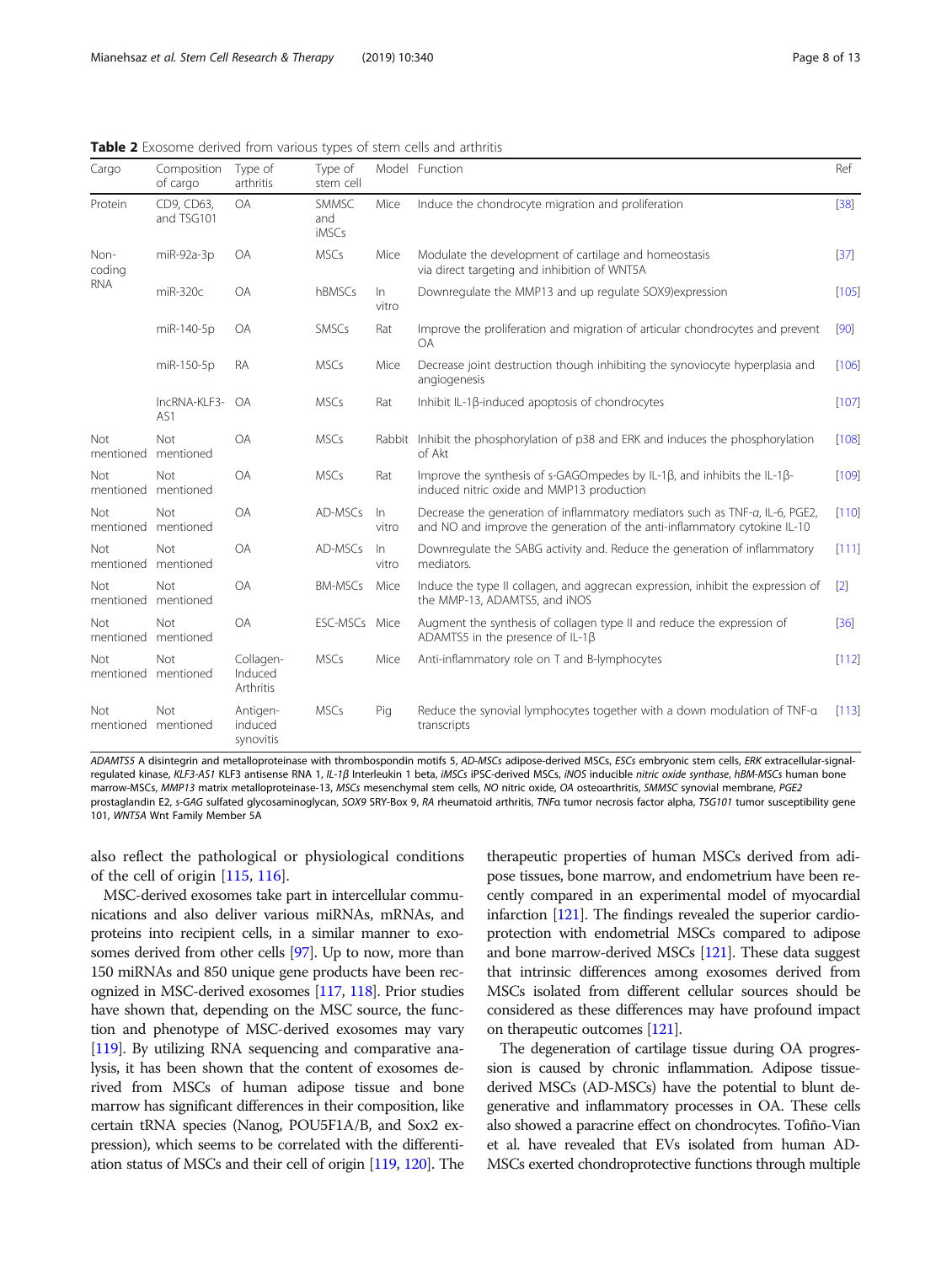mechanisms such as reduced the production of inflammatory mediators (e.g., TNF-α, IL-6, PGE2 and NO), decreased the release of MMP activity, and enhanced the production of the anti-inflammatory cytokine IL-10 [\[110\]](#page-11-0). The authors concluded that AD-MSC extracellular vesicles can be employed for the development of new therapeutic approaches in joint conditions.

Researchers have comparatively evaluated the function of exosomes or microvesicles/microparticles (MPs) in OA [[2](#page-9-0)]. These researchers showed that there is no significant difference between function of exosomes and MPs derived from BM-MSCs. They also found that treatment with both exosomes and MPs derived from BM-MSCs can not only restore the expression of mature articular chondrocytes markers (e.g., type II collagen and aggrecan), but also decrease the expression of catabolic (e.g., MMP-13, ADAMTS5) and inflammatory (e.g., iNOS) markers in a dose-dependent manner. Intriguingly, the highest dose of BM-MSC-derived MPs or exosomes could not only reverse the OA phenotype of chondrocytes but also could modulate anabolic and catabolic chondrocyte markers to a similar extent as BM-MSCs. Another important finding was that preactivation of BM-MSCs with TGFβ3 can improve the effectiveness of both exosomes and MPs. Although the differences were relatively small in comparison with nonpreactivated BM-MSCs, the gene expression pattern was significantly different in the MPs or exosomes derived from pre-activated BM-MSCs [\[2\]](#page-9-0). In addition, researchers have shown that BM-MSCs may contribute to mediate an antifibrotic function [[122\]](#page-12-0). They speculated that TGFβ3 preactivation of BM-MSCs could trigger their anti-fibroblastic and pro-chondrogenic function via the release of factors which could be transferred by exosomes and MPs. They proved the beneficial effects of MPs and exosomes pathogenic proliferation of fibroblast and skin fibrosis. In aggregate, these studies indicate that the therapeutic potential of MSCs and their derivative exosomes. These studies further emphasized that therapeutic potential of MSC-derived exosomes could largely vary based on their content composition and cell of origin in different pathological and physiological conditions and should be considered for the therapeutic applications. Recompositioning of exosome content through ex vivo pretreatment and/or preactivation of MSCs with different compounds (e.g., TGFβ3) would be also another interesting therapeutic approach to maximize anti-OA potential of exosomes.

# Conclusions

Exosomes carry out many different functions in organisms that include repair of tissue injuries, regulation of immune response, and inhibition of inflammation. Due to their ability to repair damaged tissues, MSC-derived exosomes have been widely studied in regenerative medicine. The improvement in tissue homeostasis caused by MSCs can be

produced by cell-to-cell direct interaction and also by secretion of soluble factors. Exosomes are a kind of soluble biological mediator isolated from MSCs culture media in vitro. MSC-derived exosomes are generated under both pathological and physiological conditions. They are primary mediators of intercellular communications by transferring mRNAs, lipids, siRNA, proteins, miRNAs, and ribosomal RNAs to adjacent cells or remote cells. Different disease models have been studied in MSC-derived exosome experiments. Findings have demonstrated a similarity of function between MSC-derived exosomes and intact MSCs themselves. This review has presented the evidence for MSCderived exosomes as a new approach to cell-free treatment of OA and joint damage. It is clear that numerous additional investigations must be performed to prove the effectiveness and feasibility of MSC-derived exosomes in the therapy of OA in patients.

#### Abbreviations

AD-MSCs: Adipose tissue-derived mesenchymal stem cells; ALG-2: Apoptosislinked gene 2; ALIX: ALG-2-interacting protein X; bFGF: Basic fibroblast growth factor; BM-MSCs: Bone marrow-derived mesenchymal stem cells; DMM: Destabilizing a medial meniscus; dsDNAs: Ribosomal RNAs; EGF: Epithelial growth factor; ESCRT: Endosomal sorting complexes required for transport; EVs: Extracellular vesicles; HEK: Human embryonic kidney cell line; IGF-1: Insulin-like growth factor1; KEGG: Kyoto Encyclopedia of Genes and Genomes; LD-Exo: Lower density exosomes; LncRNA: Long noncoding RNAs; MMP: Matrix metalloproteinase; MPs: Microparticles; MSCs: Mesenchymal stem cells; MVB: Multi-vesicular bodies; NO: Nitric oxide; NSAID: Non-steroid anti-inflammatory drugs; OA: Osteoarthritis; PBMCs: Peripheral blood mononuclear cells; PGE2: Prostaglandin E2; PLD2: Phospholipase D2; Rab: Ras-related gtp-binding protein; rRNAs: Ribosomal RNAs; SLC38A1: SFBs: Synovial fibroblasts; solute carrier family 38 member 1; TGF- β: Transforming growth factor-beta; TMJ-OA: Temporomandibular joint osteoarthritis; TNF: Tumor necrosis factor; tRNAs: Transfer RNAs; VEGF: Vascular endothelial growth factor; VPS4: Vacuolar protein sorting-associated protein

#### Acknowledgements

Not applicable.

#### Authors' contributions

HM and MRH contributed in conception, design, statistical analysis, and drafting of the manuscript. EM, HRM, MMT, AR, RS, and M-HP contributed in data collection and manuscript drafting. All authors approved the final version for submission.

## Funding

MRH was supported by US NIH Grants R01AI050875 and R21AI121700.

# Availability of data and materials

The primary data for this study is available from the authors on direct request.

## Ethics approval and consent to participate

This study was considered exempt by the KAUMS Institutional Review Board.

#### Consent for publication

Not applicable.

#### Competing interests

MRH declares the following potential conflicts of interest. Scientific Advisory Boards: Transdermal Cap Inc., Cleveland, OH; BeWell Global Inc., Wan Chai, Hong Kong; Hologenix Inc. Santa Monica, CA; LumiThera Inc., Poulsbo, WA; Vielight, Toronto, Canada; Bright Photomedicine, Sao Paulo, Brazil; Quantum Dynamics LLC, Cambridge, MA; Global Photon Inc., Bee Cave, TX; Medical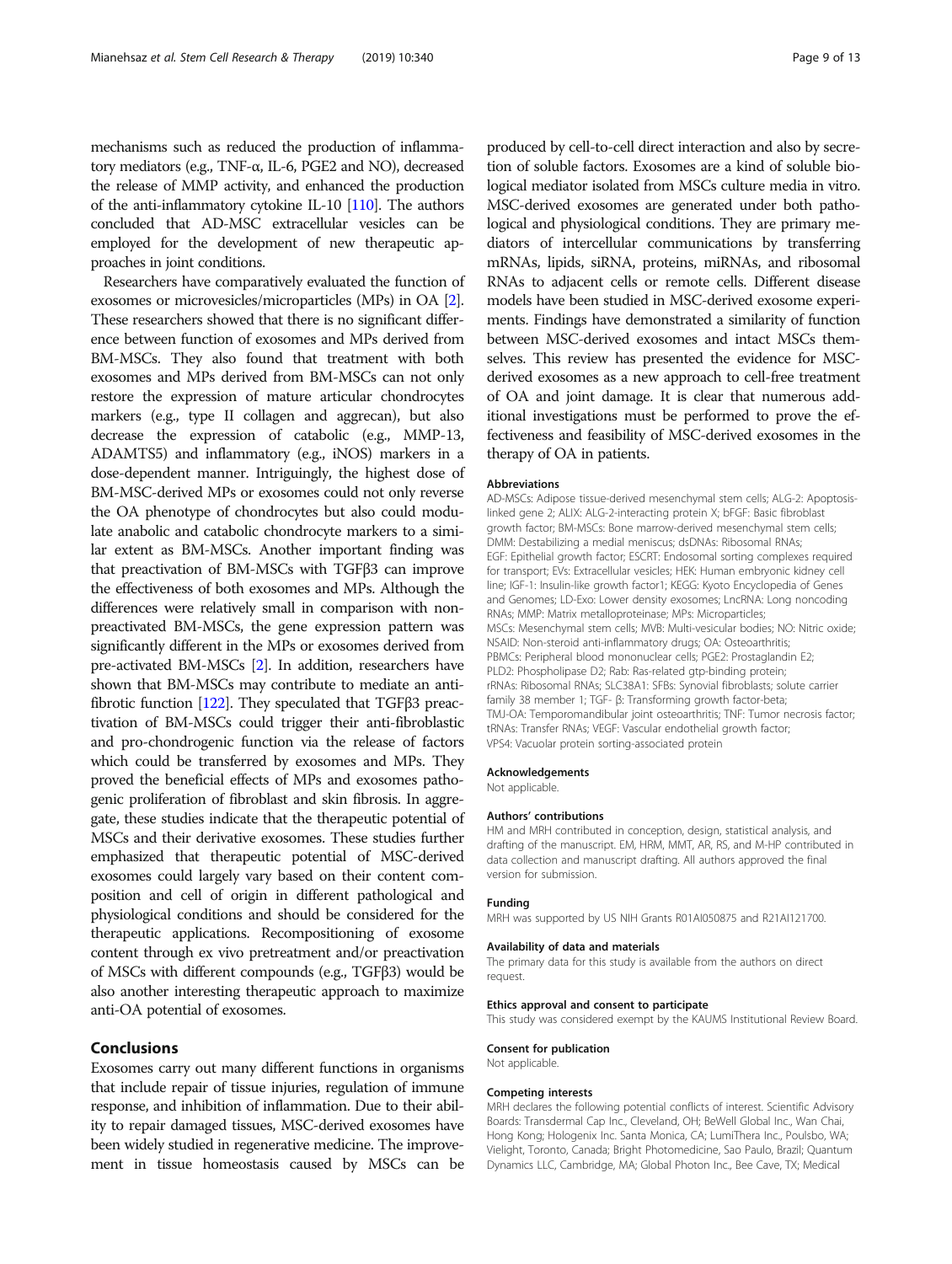<span id="page-9-0"></span>Coherence, Boston MA; NeuroThera, Newark DE; JOOVV Inc., Minneapolis-St. Paul MN; AIRx Medical, Pleasanton CA; FIR Industries, Inc. Ramsey, NJ; UVLRx Therapeutics, Oldsmar, FL; Ultralux UV Inc., Lansing MI; Illumiheal & Petthera, Shoreline, WA; MB Lasertherapy, Houston, TX; ARRC LED, San Clemente, CA; Varuna Biomedical Corp. Incline Village, NV; Niraxx Light Therapeutics, Inc., Boston, MA. Consulting; Lexington Int, Boca Raton, FL; USHIO Corp, Japan; Merck KGaA, Darmstadt, Germany; Philips Electronics Nederland B.V. Eindhoven, Netherlands; Johnson & Johnson Inc., Philadelphia, PA; Sanofi-Aventis Deutschland GmbH, Frankfurt am Main, Germany. Stockholdings: Global Photon Inc., Bee Cave, TX; Mitonix, Newark, DE.

#### Author details

<sup>1</sup>Department of Physical Medicine and Rehabilitation, Faculty of Medicine, Kashan University of Medical Sciences, Kashan, Iran. <sup>2</sup>Trauma Research Center, Kashan University of Medical Sciences, Kashan, Iran. <sup>3</sup>Department of Medical Immunology, School of Medicine, Tehran University of Medical Sciences, Tehran, Iran. <sup>4</sup>Student Research Committee, Mashhad University of Medical Sciences, Mashhad, Iran. <sup>5</sup>Department of Medical Biotechnology, Faculty of Medicine, Mashhad University of Medical Sciences, Mashhad, Iran. 6 Department of Molecular Medicine, School of Advanced Technologies in Medicine, Tehran University of Medical Sciences, Tehran, Iran. <sup>7</sup>Halal Research Center of IRI, FDA, Tehran, Iran. <sup>8</sup>Research Center for Biochemistry and Nutrition in Metabolic Diseases, Institute for Basic Sciences, Kashan University of Medical Sciences, Kashan, I.R, Iran. <sup>9</sup>Wellman Center for Photomedicine, Massachusetts General Hospital, Harvard Medical School, 40 Blossom Street, Boston, MA 02114, USA.

## Received: 10 May 2019 Revised: 5 October 2019 Accepted: 9 October 2019 Published online: 21 November 2019

#### References

- Kraus VB, Blanco FJ, Englund M, Karsdal MA, Lohmander LS. Call for standardized definitions of osteoarthritis and risk stratification for clinical trials and clinical use. Osteoarthr Cartil. 2015;23(8):1233–41.
- 2. Cosenza S, Ruiz M, Toupet K, Jorgensen C, Noël D. Mesenchymal stem cells derived exosomes and microparticles protect cartilage and bone from degradation in osteoarthritis. Sci Rep. 2017;7(1):16214.
- 3. Palazzo C, Ravaud J-F, Papelard A, Ravaud P, Poiraudeau S. The burden of musculoskeletal conditions. PLoS One. 2014;9(3):e90633.
- 4. Puig-Junoy J, Ruiz Zamora A. Socio-economic costs of osteoarthritis: a systematic review of cost-of-illness studies. Semin Arthritis Rheum. 2015;44(5):531–41.
- 5. Iban MAR, Benavides J, Forero JP, Bittelman S, Martinez R, Mite MA, Heredia JD, Ulloa S, Ferrand MML. Use of strong opioids for chronic pain in osteoarthritis: an insight into the Latin American reality; 2017.
- 6. Rannou F, Pelletier JP, Martel-Pelletier J. Efficacy and safety of topical NSAIDs in the management of osteoarthritis: evidence from real-life setting trials and surveys. Semin Arthritis Rheum. 2016;45(4 Suppl):S18–21.
- 7. Silverstein FE, Faich G, Goldstein JL, Simon LS, Pincus T, Whelton A, Makuch R, Eisen G, Agrawal NM, Stenson WF, et al. Gastrointestinal toxicity with celecoxib vs nonsteroidal anti-inflammatory drugs for osteoarthritis and rheumatoid arthritis: the CLASS study: a randomized controlled trial. Celecoxib Long-term Arthritis Safety Study. JAMA. 2000;284(10):1247–55.
- Jordan KM, Arden NK, Doherty M, Bannwarth B, Bijlsma JW, Dieppe P, Gunther K, Hauselmann H, Herrero-Beaumont G, Kaklamanis P, et al. EULAR recommendations 2003: an evidence based approach to the management of knee osteoarthritis: report of a Task Force of the Standing Committee for International Clinical Studies Including Therapeutic Trials (ESCISIT). Ann Rheum Dis. 2003;62(12):1145–55.
- 9. Al-Najar M, Khalil H, Al-Ajlouni J, Al-Antary E, Hamdan M, Rahmeh R, Alhattab D, Samara O, Yasin M, Abdullah AA, et al. Intra-articular injection of expanded autologous bone marrow mesenchymal cells in moderate and severe knee osteoarthritis is safe: a phase I/II study. J Orthop Surg Res. 2017;12(1):190.
- 10. Bastos R, Mathias M, Andrade R, Bastos R, Balduino A, Schott V, Rodeo S, Espregueira-Mendes J. Intra-articular injections of expanded mesenchymal stem cells with and without addition of platelet-rich plasma are safe and effective for knee osteoarthritis. Knee Surg Sports Traumatol Arthroscopy. 2018;26(11):3342–50.
- 11. Lamo-Espinosa JM, Mora G, Blanco JF, Granero-Molto F, Nunez-Cordoba JM, Lopez-Elio S, Andreu E, Sanchez-Guijo F, Aquerreta JD, Bondia JM, et al. Intra-articular injection of two different doses of autologous bone marrow mesenchymal stem cells versus hyaluronic acid in the treatment of knee

osteoarthritis: long-term follow up of a multicenter randomized controlled clinical trial (phase I/II). J Transl Med. 2018;16(1):213.

- 12. Pers YM, Rackwitz L, Ferreira R, Pullig O, Delfour C, Barry F, Sensebe L, Casteilla L, Fleury S, Bourin P, et al. Adipose mesenchymal stromal cellbased therapy for severe osteoarthritis of the knee: a phase I doseescalation trial. Stem Cells Transl Med. 2016;5(7):847–56.
- 13. Wang Y, Jin W, Liu H, Cui Y, Mao Q, Fei Z, Xiang C. Curative effect of human umbilical cord mesenchymal stem cells by intra-articular injection for degenerative knee osteoarthritis. Zhongguo Xiu Fu Chong Jian Wai Ke Za Zhi. 2016;30(12):1472–7.
- 14. ter Huurne M, Schelbergen R, Blattes R, Blom A, de Munter W, Grevers LC, Jeanson J, Noël D, Casteilla L, Jorgensen C. Antiinflammatory and chondroprotective effects of intraarticular injection of adipose-derived stem cells in experimental osteoarthritis. Arthritis Rheumatism. 2012;64(11):3604–13.
- 15. Toupet K, Maumus M, Luz-Crawford P, Lombardo E, Lopez-Belmonte J, Van Lent P, Garin MI, Van den Berg W, Dalemans W, Jorgensen C. Survival and biodistribution of xenogenic adipose mesenchymal stem cells is not affected by the degree of inflammation in arthritis. PLoS One. 2015;10(1):e0114962.
- 16. Murphy JM, Fink DJ, Hunziker EB, Barry FP. Stem cell therapy in a caprine model of osteoarthritis. Arthritis Rheumatism. 2003;48(12):3464–74.
- 17. Desando G, Cavallo C, Sartoni F, Martini L, Parrilli A, Veronesi F, Fini M, Giardino R, Facchini A, Grigolo B. Intra-articular delivery of adipose derived stromal cells attenuates osteoarthritis progression in an experimental rabbit model. Arthritis Res Ther. 2013;15(1):R22.
- Soler R, Orozco L, Munar A, Huguet M, Lopez R, Vives J, Coll R, Codinach M, Garcia-Lopez J. Final results of a phase I-II trial using ex vivo expanded autologous mesenchymal stromal cells for the treatment of osteoarthritis of the knee confirming safety and suggesting cartilage regeneration. Knee. 2016;23(4):647–54.
- 19. Matas J, Orrego M, Amenabar D, Infante C, Tapia-Limonchi R, Cadiz MI, Alcayaga-Miranda F, Gonzalez PL, Muse E, Khoury M, et al. Umbilical cord-derived mesenchymal stromal cells (MSCs) for knee osteoarthritis: repeated MSC dosing is superior to a single MSC dose and to hyaluronic acid in a controlled randomized phase I/II trial. Stem Cells Transl Med. 2019;8(3):215-224.
- 20. Maumus M, Manferdini C, Toupet K, Peyrafitte J-A, Ferreira R, Facchini A, Gabusi E, Bourin P, Jorgensen C, Lisignoli G. Adipose mesenchymal stem cells protect chondrocytes from degeneration associated with osteoarthritis. Stem Cell Res. 2013;11(2):834–44.
- 21. Manferdini C, Maumus M, Gabusi E, Piacentini A, Filardo G, Peyrafitte JA, Jorgensen C, Bourin P, Fleury-Cappellesso S, Facchini A. Adipose-derived mesenchymal stem cells exert antiinflammatory effects on chondrocytes and synoviocytes from osteoarthritis patients through prostaglandin E2. Arthritis Rheumatism. 2013;65(5):1271–81.
- 22. Patel JM, Saleh KS, Burdick JA, Mauck RL. Bioactive factors for cartilage repair and regeneration: improving delivery, retention, and activity. Acta Biomater. 2019;93:222–38.
- 23. Anderson HC, Mulhall D, Garimella R. Role of extracellular membrane vesicles in the pathogenesis of various diseases, including cancer, renal diseases, atherosclerosis, and arthritis. Lab Investig. 2010;90(11):1549.
- 24. Akers JC, Gonda D, Kim R, Carter BS, Chen CC. Biogenesis of extracellular vesicles (EV): exosomes, microvesicles, retrovirus-like vesicles, and apoptotic bodies. J Neuro-Oncol. 2013;113(1):1–11.
- 25. Toh WS, Foldager CB, Pei M, Hui JHP. Advances in mesenchymal stem cell-based strategies for cartilage repair and regeneration. Stem Cell Rev Rep. 2014;10(5):686–96.
- 26. da Silva ML, Fontes AM, Covas DT, Caplan AI. Mechanisms involved in the therapeutic properties of mesenchymal stem cells. Cytokine Growth Factor Rev. 2009;20(5–6):419–27.
- 27. Toh WS, Lai RC, Hui JHP, Lim SK. MSC exosome as a cell-free MSC therapy for cartilage regeneration: implications for osteoarthritis treatment. Semin Cell Dev Biol. 2017;67:56-64.
- 28. Lai RC, Arslan F, Lee MM, Sze NSK, Choo A, Chen TS, Salto-Tellez M, Timmers L, Lee CN, El Oakley RM. Exosome secreted by MSC reduces myocardial ischemia/reperfusion injury. Stem Cell Res. 2010;4(3):214–22.
- 29. Zhang S, Chu W, Lai R, Lim S, Hui J, Toh W. Exosomes derived from human embryonic mesenchymal stem cells promote osteochondral regeneration. Osteoarthr Cartil. 2016;24(12):2135–40.
- 30. Vonk LA, van Dooremalen SF, Liv N, Klumperman J, Coffer PJ, Saris DB, Lorenowicz MJ. Mesenchymal stromal/stem cell-derived extracellular vesicles promote human cartilage regeneration in vitro. Theranostics. 2018;8(4):906.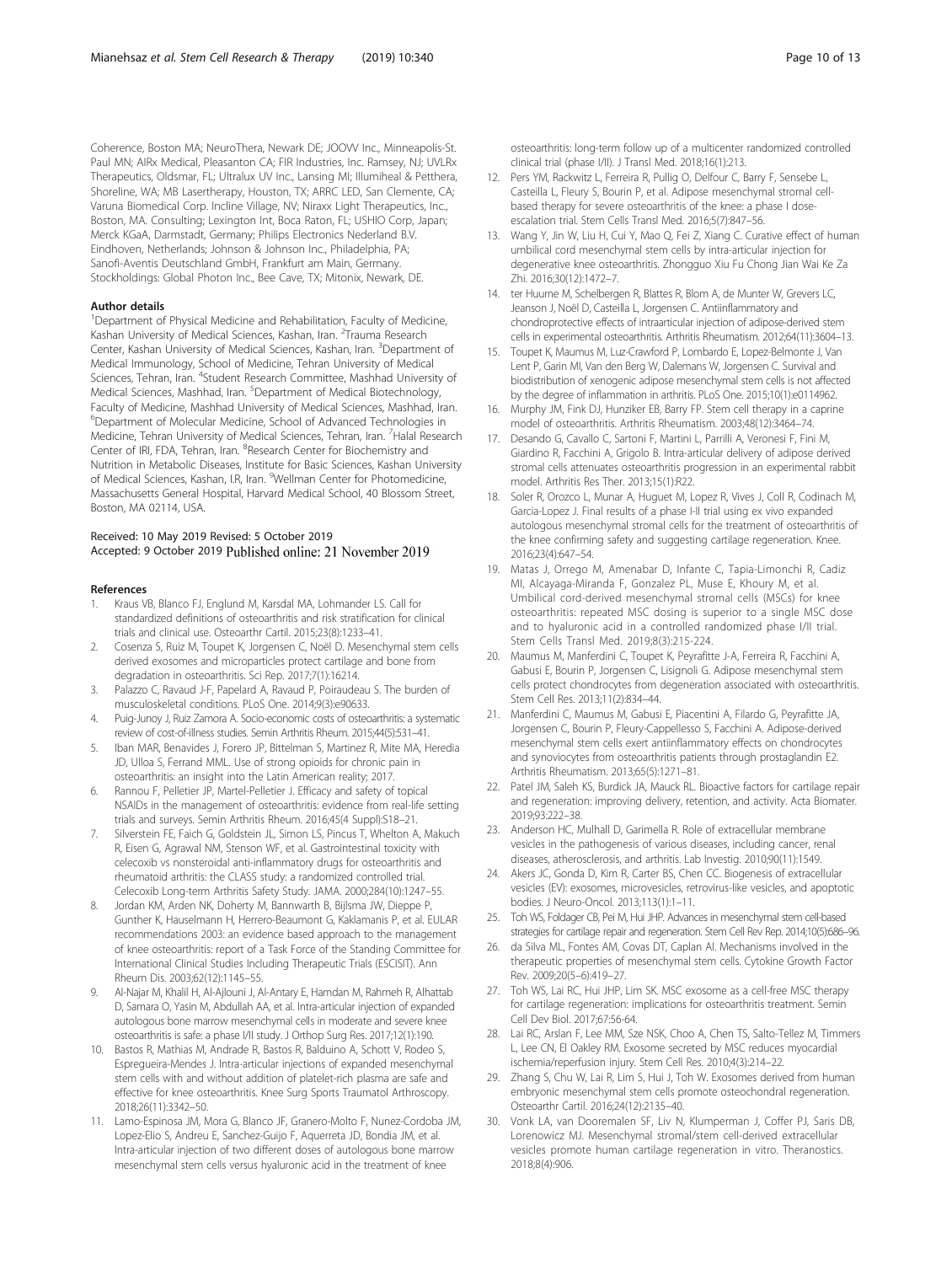- <span id="page-10-0"></span>31. Zhang S, Chuah SJ, Lai RC, Hui JHP, Lim SK, Toh WS. MSC exosomes mediate cartilage repair by enhancing proliferation, attenuating apoptosis and modulating immune reactivity. Biomaterials. 2018;156:16–27.
- 32. Andaloussi SE, Mäger I, Breakefield XO, Wood MJ. Extracellular vesicles: biology and emerging therapeutic opportunities. Nat Rev Drug Discov. 2013;12(5):347.
- 33. Xin H, Li Y, Chopp M. Exosomes/miRNAs as mediating cell-based therapy of stroke. Front Cell Neurosci. 2014;8:377.
- 34. Burger D, Viñas JL, Akbari S, Dehak H, Knoll W, Gutsol A, Carter A, Touyz RM, Allan DS, Burns KD. Human endothelial colony-forming cells protect against acute kidney injury: role of exosomes. Am J Pathol. 2015;185(8):2309–23.
- 35. Mancuso P, Raman S, Glynn A, Barry F, Murphy JM. Mesenchymal stem cell therapy for osteoarthritis: the critical role of the cell secretome. Front Bioeng Biotechnol. 2019;7:9.
- 36. Wang Y, Yu D, Liu Z, Zhou F, Dai J, Wu B, Zhou J, Heng BC, Zou XH, Ouyang H, et al. Exosomes from embryonic mesenchymal stem cells alleviate osteoarthritis through balancing synthesis and degradation of cartilage extracellular matrix. Stem Cell Res Ther. 2017;8(1):189.
- 37. Mao G, Zhang Z, Hu S, Zhang Z, Chang Z, Huang Z, Liao W, Kang Y. Exosomes derived from miR-92a-3p-overexpressing human mesenchymal stem cells enhance chondrogenesis and suppress cartilage degradation via targeting WNT5A. Stem Cell Res Ther. 2018;9(1):247.
- 38. Zhu Y, Wang Y, Zhao B, Niu X, Hu B, Li Q, Zhang J, Ding J, Chen Y, Wang Y. Comparison of exosomes secreted by induced pluripotent stem cell-derived mesenchymal stem cells and synovial membrane-derived mesenchymal stem cells for the treatment of osteoarthritis. Stem Cell Res Ther. 2017;8(1):64.
- 39. Tao S-C, Yuan T, Zhang Y-L, Yin W-J, Guo S-C, Zhang C-Q. Exosomes derived from miR-140-5p-overexpressing human synovial mesenchymal stem cells enhance cartilage tissue regeneration and prevent osteoarthritis of the knee in a rat model. Theranostics. 2017;7(1):180.
- 40. Raposo G, Stoorvogel W. Extracellular vesicles: exosomes, microvesicles, and friends. J Cell Biol. 2013;200(4):373–83.
- 41. Becker A, Thakur BK, Weiss JM, Kim HS, Peinado H, Lyden D. Extracellular vesicles in cancer: cell-to-cell mediators of metastasis. Cancer Cell. 2016; 30(6):836–48.
- 42. Chang Y-H, Wu K-C, Harn H-J, Lin S-Z, Ding D-C. Exosomes and stem cells in degenerative disease diagnosis and therapy. Cell Transplant. 2018;27(3):349–63.
- 43. Kowal J, Tkach M, Théry C. Biogenesis and secretion of exosomes. Curr Opin Cell Biol. 2014;29:116–25.
- 44. Christ L, Raiborg C, Wenzel EM, Campsteijn C, Stenmark H. Cellular functions and molecular mechanisms of the ESCRT membrane-scission machinery. Trends Biochem Sci. 2017;42(1):42–56.
- 45. Trajkovic K, Hsu C, Chiantia S, Rajendran L, Wenzel D, Wieland F, Schwille P, Brügger B, Simons M. Ceramide triggers budding of exosome vesicles into multivesicular endosomes. Science. 2008;319(5867):1244–7.
- 46. Mercier V, Laporte MH, Destaing O, Blot B, Blouin CM, Pernet-Gallay K, Chatellard C, Saoudi Y, Albiges-Rizo C, Lamaze C. ALG-2 interacting protein-X (Alix) is essential for clathrin-independent endocytosis and signaling. Sci Rep. 2016;6:26986.
- 47. Kajimoto T, Okada T, Miya S, Zhang L, Nakamura S-I. Ongoing activation of sphingosine 1-phosphate receptors mediates maturation of exosomal multivesicular endosomes. Nat Commun. 2013;4:2712.
- 48. Pefanis E, Wang J, Rothschild G, Lim J, Kazadi D, Sun J, Federation A, Chao J, Elliott O, Liu Z-P. RNA exosome-regulated long non-coding RNA transcription controls super-enhancer activity. Cell. 2015;161(4):774–89.
- 49. Thakur BK, Zhang H, Becker A, Matei I, Huang Y, Costa-Silva B, Zheng Y, Hoshino A, Brazier H, Xiang J. Double-stranded DNA in exosomes: a novel biomarker in cancer detection. Cell Res. 2014;24(6):766.
- 50. Kahlert C, Melo SA, Protopopov A, Tang J, Seth S, Koch M, Zhang J, Weitz J, Chin L, Futreal A. Identification of double-stranded genomic DNA spanning all chromosomes with mutated KRAS and p53 DNA in the serum exosomes of patients with pancreatic cancer. J Biol Chem. 2014;289(7):3869–75.
- 51. Skotland T, Sandvig K, Llorente A. Lipids in exosomes: current knowledge and the way forward. Prog Lipid Res. 2017;66:30–41.
- 52. Zhang H, Freitas D, Kim HS, Fabijanic K, Li Z, Chen H, Mark MT, Molina H, Martin AB, Bojmar L. Identification of distinct nanoparticles and subsets of extracellular vesicles by asymmetric flow field-flow fractionation. Nat Cell Biol. 2018;20(3):332.
- 53. Willms E, Johansson HJ, Mäger I, Lee Y, Blomberg KEM, Sadik M, Alaarg A, Smith CE, Lehtiö J, Andaloussi SE. Cells release subpopulations of exosomes with distinct molecular and biological properties. Sci Rep. 2016;6:22519.
- 54. Tkach M, Thery C. Communication by extracellular vesicles: where we are and where we need to go. Cell. 2016;164(6):1226–32.
- 55. Li JJ, Hosseini-Beheshti E, Grau GE, Zreiqat H, Little CB. Stem cell-derived extracellular vesicles for treating joint injury and osteoarthritis. Nanomaterials (Basel). 2019;9(2). <https://doi.org/10.3390/nano9020261>.
- 56. Withrow J, Murphy C, Liu Y, Hunter M, Fulzele S, Hamrick MW. Extracellular vesicles in the pathogenesis of rheumatoid arthritis and osteoarthritis. Arthritis Res Ther. 2016;18(1):286.
- 57. Li Z, Wang Y, Xiao K, Xiang S, Li Z, Weng X. Emerging role of exosomes in the joint diseases. Cell Physiol Biochem. 2018;47(5):2008–17.
- 58. Maumus M, Jorgensen C, Noel D. Mesenchymal stem cells in regenerative medicine applied to rheumatic diseases: role of secretome and exosomes. Biochimie. 2013;95(12):2229–34.
- 59. Domenis R, Zanutel R, Caponnetto F, Toffoletto B, Cifù A, Pistis C, Di Benedetto P, Causero A, Pozzi M, Bassini F. Characterization of the proinflammatory profile of synovial fluid-derived exosomes of patients with osteoarthritis. Mediators Inflamm. 2017;2017:4814987.
- Kolhe R, Hunter M, Liu S, Jadeja RN, Pundkar C, Mondal AK, Mendhe B, Drewry M, Rojiani MV, Liu Y. Gender-specific differential expression of exosomal miRNA in synovial fluid of patients with osteoarthritis. Sci Rep. 2017;7(1):2029.
- 61. Kato T, Miyaki S, Ishitobi H, Nakamura Y, Nakasa T, Lotz MK, Ochi M. Exosomes from IL-1β stimulated synovial fibroblasts induce osteoarthritic changes in articular chondrocytes. Arthritis Res Ther. 2014;16(4):R163.
- Zhang H-G, Liu C, Su K, Yu S, Zhang L, Zhang S, Wang J, Cao X, Grizzle W, Kimberly RP. A membrane form of TNF-α presented by exosomes delays T cell activation-induced cell death. J Immunol. 2006;176(12):7385–93.
- 63. Kanehisa M, Goto S. KEGG: Kyoto Encyclopedia of Genes and Genomes. Nucleic Acids Res. 2000;28(1):27–30.
- 64. Kanehisa M, Goto S, Furumichi M, Tanabe M, Hirakawa M. KEGG for representation and analysis of molecular networks involving diseases and drugs. Nucleic Acids Res. 2009;38(suppl\_1):D355–60.
- 65. Skriner K, Adolph K, Jungblut PR, Burmester GR. Association of citrullinated proteins with synovial exosomes. Arthritis Rheumatism. 2006;54(12):3809–14.
- 66. Cloutier N, Tan S, Boudreau LH, Cramb C, Subbaiah R, Lahey L, Albert A, Shnayder R, Gobezie R, Nigrovic PA, et al. The exposure of autoantigens by microparticles underlies the formation of potent inflammatory components: the microparticle-associated immune complexes. EMBO Mol Med. 2013;5(2):235–49.
- 67. Yoo J, Lee SK, Lim M, Sheen D, Choi E-H, Kim SA. Exosomal amyloid A and lymphatic vessel endothelial hyaluronic acid receptor-1 proteins are associated with disease activity in rheumatoid arthritis. Arthritis Res Ther. 2017;19(1):119.
- 68. Kim SH, Lechman ER, Bianco N, Menon R, Keravala A, Nash J, Mi Z, Watkins SC, Gambotto A, Robbins PD. Exosomes derived from IL-10-treated dendritic cells can suppress inflammation and collagen-induced arthritis. J Immunol. 2005;174(10):6440–8.
- 69. Kim SH, Bianco NR, Shufesky WJ, Morelli AE, Robbins PD. Effective treatment of inflammatory disease models with exosomes derived from dendritic cells genetically modified to express IL-4. J Immunol. 2007;179(4):2242–9.
- 70. Bianco NR, Kim SH, Ruffner MA, Robbins PD. Therapeutic effect of exosomes from indoleamine 2,3-dioxygenase-positive dendritic cells in collagen-induced arthritis and delayed-type hypersensitivity disease models. Arthritis Rheum. 2009;60(2):380–9.
- 71. Marton N, Kovács OT, Baricza E, Kittel Á, Győri D, Mócsai A, Meier FM, Goodyear CS, McInnes IB, Buzás EI. Extracellular vesicles regulate the human osteoclastogenesis: divergent roles in discrete inflammatory arthropathies. Cell Mol Life Sci. 2017;74(19):3599–611.
- 72. Liu B, Wu P, Mei L, Luo Y, Li H, Mao X. Differential expression of exosomal miRNAs in osteoblasts in osteoarthritis. Zhong Nan Da Xue Xue Bao Yi Xue Ban. 2018;43(12):1294–300.
- 73. Wang L, Wang C, Jia X, Yu J. Circulating exosomal miR-17 inhibits the induction of regulatory T cells via suppressing TGFBR II expression in rheumatoid arthritis. Cell Physiol Biochem. 2018;50(5):1754–63.
- 74. Xu D, Song M, Chai C, Wang J, Jin C, Wang X, Cheng M, Yan S. Exosome-encapsulated miR-6089 regulates inflammatory response via targeting TLR4. J Cell Physiol. 2019;234(2):1502–11.
- 75. Wang Y, Zheng F, Gao G, Yan S, Zhang L, Wang L, Cai X, Wang X, Xu D, Wang J. MiR-548a-3p regulates inflammatory response via TLR4/NFκB signaling pathway in rheumatoid arthritis. J Cell Biochem. 2019; 120(2):1133–40.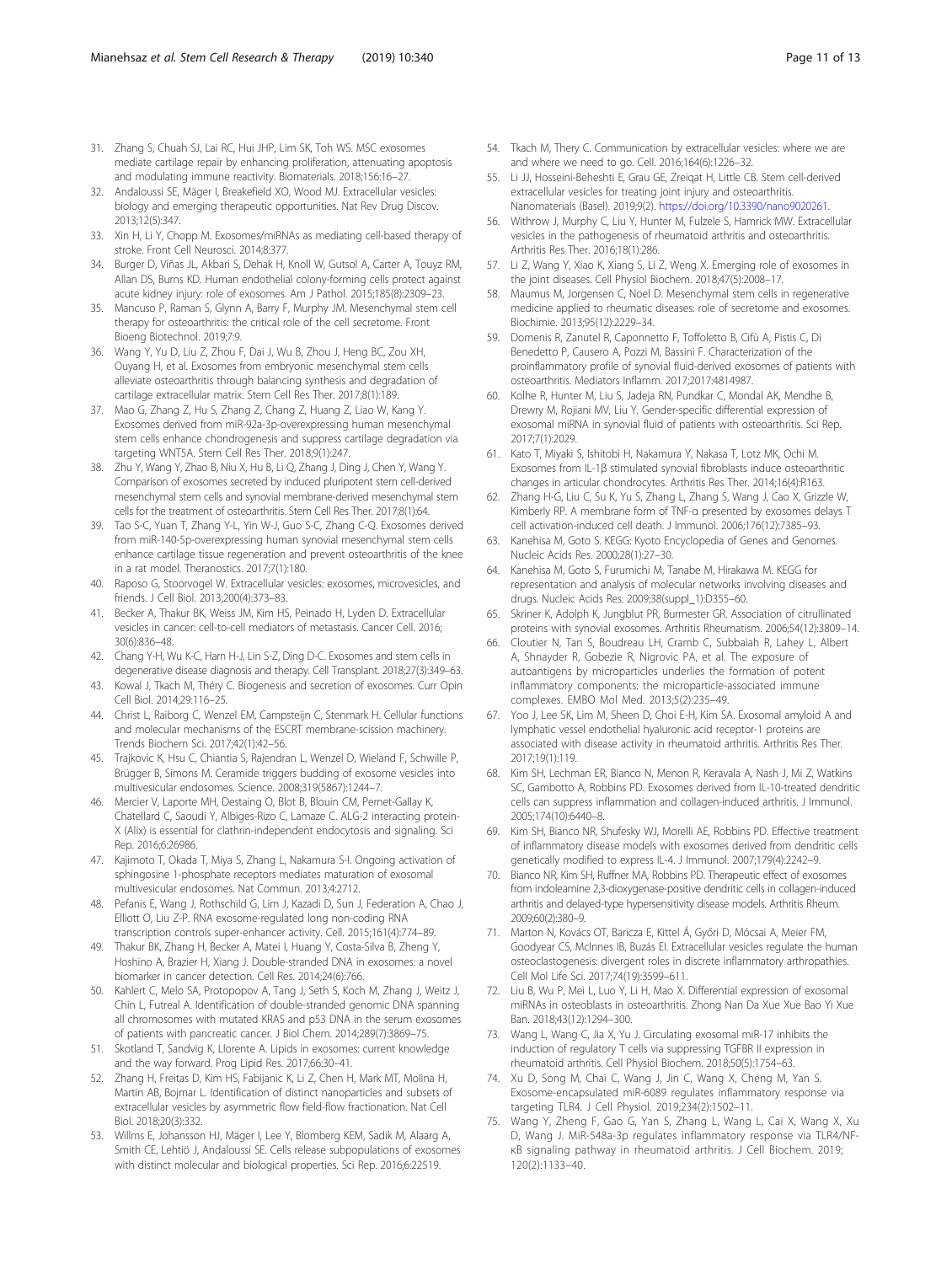- <span id="page-11-0"></span>76. Maeda Y, Farina NH, Matzelle MM, Fanning PJ, Lian JB, Gravallese EM. Synovium-derived micrornas regulate bone pathways in rheumatoid arthritis. J Bone Miner Res. 2017;32(3):461–72.
- 77. Zhao Y, Xu J. Synovial fluid-derived exosomal lncRNA PCGEM1 as biomarker for the different stages of osteoarthritis. Int Orthop. 2018;42(12):2865–72.
- 78. Song J, Kim D, Han J, Kim Y, Lee M, Jin E-J. PBMC and exosome-derived Hotair is a critical regulator and potent marker for rheumatoid arthritis. Clin Exp Med. 2015;15(1):121–6.
- 79. Davatchi F, Sadeghi Abdollahi B, Mohyeddin M, Nikbin B. Mesenchymal stem cell therapy for knee osteoarthritis: 5 years follow-up of three patients. Int J Rheum Dis. 2016;19(3):219–25.
- 80. Lamo-Espinosa JM, Mora G, Blanco JF, Granero-Molto F, Nunez-Cordoba JM, Sanchez-Echenique C, Bondia JM, Aquerreta JD, Andreu EJ, Ornilla E, et al. Intra-articular injection of two different doses of autologous bone marrow mesenchymal stem cells versus hyaluronic acid in the treatment of knee osteoarthritis: multicenter randomized controlled clinical trial (phase I/II). J Transl Med. 2016;14(1):246.
- 81. Vega A, Martin-Ferrero MA, Del Canto F, Alberca M, Garcia V, Munar A, Orozco L, Soler R, Fuertes JJ, Huguet M, et al. Treatment of knee osteoarthritis with allogeneic bone marrow mesenchymal stem cells: a randomized controlled trial. Transplantation. 2015;99(8):1681–90.
- 82. Ham O, Lee C, Kim R, Lee J, Oh S, Lee M, Kim J, Hwang K-C, Maeng L-S, Chang W. Therapeutic potential of differentiated mesenchymal stem cells for treatment of osteoarthritis. Int J Mol Sci. 2015;16(7):14961–78.
- 83. Qi Y, Feng G, Yan W. Mesenchymal stem cell-based treatment for cartilage defects in osteoarthritis. Mol Biol Rep. 2012;39(5):5683–9.
- 84. Koizumi K, Ebina K, Hart D, Hirao M, Noguchi T, Sugita N, Yasui Y, Chijimatsu R, Yoshikawa H, Nakamura N. Synovial mesenchymal stem cells from osteo-or rheumatoid arthritis joints exhibit good potential for cartilage repair using a scaffold-free tissue engineering approach. Osteoarthr Cartil. 2016;24(8):1413–22.
- 85. Van Buul G, Villafuertes E, Bos P, Waarsing J, Kops N, Narcisi R, Weinans H, Verhaar J, Bernsen M, Van Osch G. Mesenchymal stem cells secrete factors that inhibit inflammatory processes in short-term osteoarthritic synovium and cartilage explant culture. Osteoarthr Cartil. 2012;20(10):1186–96.
- 86. Mendicino M, Bailey AM, Wonnacott K, Puri RK, Bauer SR. MSC-based product characterization for clinical trials: an FDA perspective. Cell Stem Cell. 2014;14(2):141–5.
- 87. Lee WY-w, Wang B. Cartilage repair by mesenchymal stem cells: clinical trial update and perspectives. J Orthop Transl. 2017;9:76–88.
- 88. Chahla J, Piuzzi NS, Mitchell JJ, Dean CS, Pascual-Garrido C, LaPrade RF, Muschler GF. Intra-articular cellular therapy for osteoarthritis and focal cartilage defects of the knee: a systematic review of the literature and study quality analysis. JBJS. 2016;98(18):1511–21.
- 89. McIntyre JA, Jones IA, Han B, Vangsness CT Jr. Intra-articular mesenchymal stem cell therapy for the human joint: a systematic review. Am J Sports Med. 2018;46(14):3550–63.
- 90. Yubo M, Yanyan L, Li L, Tao S, Bo L, Lin C. Clinical efficacy and safety of mesenchymal stem cell transplantation for osteoarthritis treatment: a meta-analysis. PLoS One. 2017;12(4):e0175449.
- 91. Wyles CC, Houdek MT, Behfar A, Sierra RJ. Mesenchymal stem cell therapy for osteoarthritis: current perspectives. Stem Cells Cloning. 2015;8:117.
- 92. Fu Y, Karbaat L, Wu L, Leijten J, Both SK, Karperien M. Trophic effects of mesenchymal stem cells in tissue regeneration. Tissue Eng B Rev. 2017;23(6):515–28.
- 93. Liu-Bryan R, Terkeltaub R. Emerging regulators of the inflammatory process in osteoarthritis. Nat Rev Rheumatol. 2015;11(1):35–44.
- 94. Ruiz M, Cosenza S, Maumus M, Jorgensen C, Noël D. Therapeutic application of mesenchymal stem cells in osteoarthritis. Expert Opin Biol Ther. 2016;16(1):33–42.
- 95. Richards MM, Maxwell JS, Weng L, Angelos MG, Golzarian J. Intra-articular treatment of knee osteoarthritis: from anti-inflammatories to products of regenerative medicine. Phys Sportsmed. 2016;44(2):101–8.
- 96. Murphy MB, Moncivais K, Caplan AI. Mesenchymal stem cells: environmentally responsive therapeutics for regenerative medicine. Exp Mol Med. 2013;45(11):e54.
- 97. Heldring N, Mäger I, Wood MJ, Le Blanc K, Andaloussi SE. Therapeutic potential of multipotent mesenchymal stromal cells and their extracellular vesicles. Hum Gene Ther. 2015;26(8):506–17.
- 98. Siddappa R, Licht R, van Blitterswijk C, de Boer J. Donor variation and loss of multipotency during in vitro expansion of human mesenchymal stem cells for bone tissue engineering. J Orthop Res. 2007;25(8):1029–41.
- 99. Dickhut A, Pelttari K, Janicki P, Wagner W, Eckstein V, Egermann M, Richter W. Calcification or dedifferentiation: requirement to lock mesenchymal stem cells in a desired differentiation stage. J Cell Physiol. 2009;219(1):219–26.
- 100. Lee MJ, Kim J, Kim MY, Bae Y-S, Ryu SH, Lee TG, Kim JH. Proteomic analysis of tumor necrosis factor-α-induced secretome of human adipose tissue-derived mesenchymal stem cells. J Proteome Res. 2010;9(4):1754–62.
- 101. Wolf P. The nature and significance of platelet products in human plasma. Br J Haematol. 1967;13(3):269–88.
- 102. Yáñez-Mó M, Siljander PR-M, Andreu Z, Bedina Zavec A, Borràs FE, Buzas EI, Buzas K, Casal E, Cappello F, Carvalho J. Biological properties of extracellular vesicles and their physiological functions. J Extracell Vesicles. 2015;4(1):27066.
- 103. Hosseini-Beheshti E, Grau GE. Extracellular vesicles and microvascular pathology: Decoding the active dialogue. Microcirculation. 2019;26(2): e12485.
- 104. Lener T, Gimona M, Aigner L, Börger V, Buzas E, Camussi G, Chaput N, Chatterjee D, Court FA, HAd P. Applying extracellular vesicles based therapeutics in clinical trials–an ISEV position paper. J Extracell Vesicles. 2015;4(1):30087.
- 105. Sun H, Hu S, Zhang Z, Lun J, Liao W, Zhang Z. Expression of exosomal microRNAs during chondrogenic differentiation of human bone mesenchymal stem cells. J Cell Biochem. 2019;120(1):171–81.
- 106. Chen Z, Wang H, Xia Y. Therapeutic potential of mesenchymal cell-derived miRNA-150-5p-expressing exosomes in rheumatoid arthritis mediated by the modulation of MMP14 and VEGF. J Immunol. 2018;201(8):2472-2482.
- 107. Zhang X, Liu J, Zhang P, Dai L, Wu Z, Wang L, Cao M, Jiang J. Silibinin induces G1 arrest, apoptosis and JNK/SAPK upregulation in SW1990 human pancreatic cancer cells. Oncol Lett. 2018;15(6):9868–76.
- 108. Qi H, Liu DP, Xiao DW, Tian DC, Su YW, Jin SF. Exosomes derived from mesenchymal stem cells inhibit mitochondrial dysfunction-induced apoptosis of chondrocytes via p38, ERK, and Akt pathways. In vitro Cell Dev Biol Anim. 2019;55(3):203–10.
- 109. Zhang S, Teo KYW, Chuah SJ, Lai RC, Lim SK, Toh WS. MSC exosomes alleviate temporomandibular joint osteoarthritis by attenuating inflammation and restoring matrix homeostasis. Biomaterials. 2019;200:35–47.
- 110. Tofino-Vian M, Guillen MI, Perez Del Caz MD, Silvestre A, Alcaraz MJ. Microvesicles from human adipose tissue-derived mesenchymal stem cells as a new protective strategy in osteoarthritic chondrocytes. Cell Physiol Biochem. 2018;47(1):11–25.
- 111. Tofiño-Vian M, Guillén MI, del Caz P, Dolores M, Castejón MA, Alcaraz MJ. Extracellular vesicles from adipose-derived mesenchymal stem cells downregulate senescence features in osteoarthritic osteoblasts. Oxid Med Cell Longev. 2017;2017:7197598.
- 112. Cosenza S, Toupet K, Maumus M, Luz-Crawford P, Blanc-Brude O, Jorgensen C, Noel D. Mesenchymal stem cells-derived exosomes are more immunosuppressive than microparticles in inflammatory arthritis. Theranostics. 2018;8(5):1399–410.
- 113. Casado JG, Blázquez R, Vela FJ, Álvarez V, Tarazona R, Sánchez-Margallo FM. Mesenchymal stem cell-derived exosomes: immunomodulatory evaluation in an antigen-induced synovitis porcine model. Front Vet Sci. 2017;4:39.
- 114. He X. Exosomes and Regenerative Medicine: State of the art and Perspectives. Transl Res. 2018;196:1-16.
- 115. Reiner AT, Witwer KW, van Balkom BWM, de Beer J, Brodie C, Corteling RL, Gabrielsson S, Gimona M, Ibrahim AG, de Kleijn D, et al. Concise review: developing best-practice models for the therapeutic use of extracellular vesicles. Stem Cells Transl Med. 2017;6(8):1730–9.
- 116. Zhang B, Yeo RW, Tan KH, Lim SK. Focus on extracellular vesicles: therapeutic potential of stem cell-derived extracellular vesicles. Int J Mol Sci. 2016;17(2):174.
- 117. Chen TS, Lai RC, Lee MM, Choo AB, Lee CN, Lim SK. Mesenchymal stem cell secretes microparticles enriched in pre-microRNAs. Nucleic Acids Res. 2010; 38(1):215–24.
- 118. Lai RC, Tan SS, Teh BJ, Sze SK, Arslan F, de Kleijn DP, Choo A, Lim SK. Proteolytic potential of the MSC exosome proteome: implications for an exosome-mediated delivery of therapeutic proteasome. Int J Proteomics. 2012;2012:971907.
- 119. Borger V, Bremer M, Ferrer-Tur R, Gockeln L, Stambouli O, Becic A, Giebel B. Mesenchymal stem/stromal cell-derived extracellular vesicles and their potential as novel immunomodulatory therapeutic agents. Int J Mol Sci. 2017;18(7). [https://](https://doi.org/10.3390/ijms18071450) [doi.org/10.3390/ijms18071450.](https://doi.org/10.3390/ijms18071450)
- 120. Baglio SR, Rooijers K, Koppers-Lalic D, Verweij FJ, Perez Lanzon M, Zini N, Naaijkens B, Perut F, Niessen HW, Baldini N, et al. Human bone marrow- and